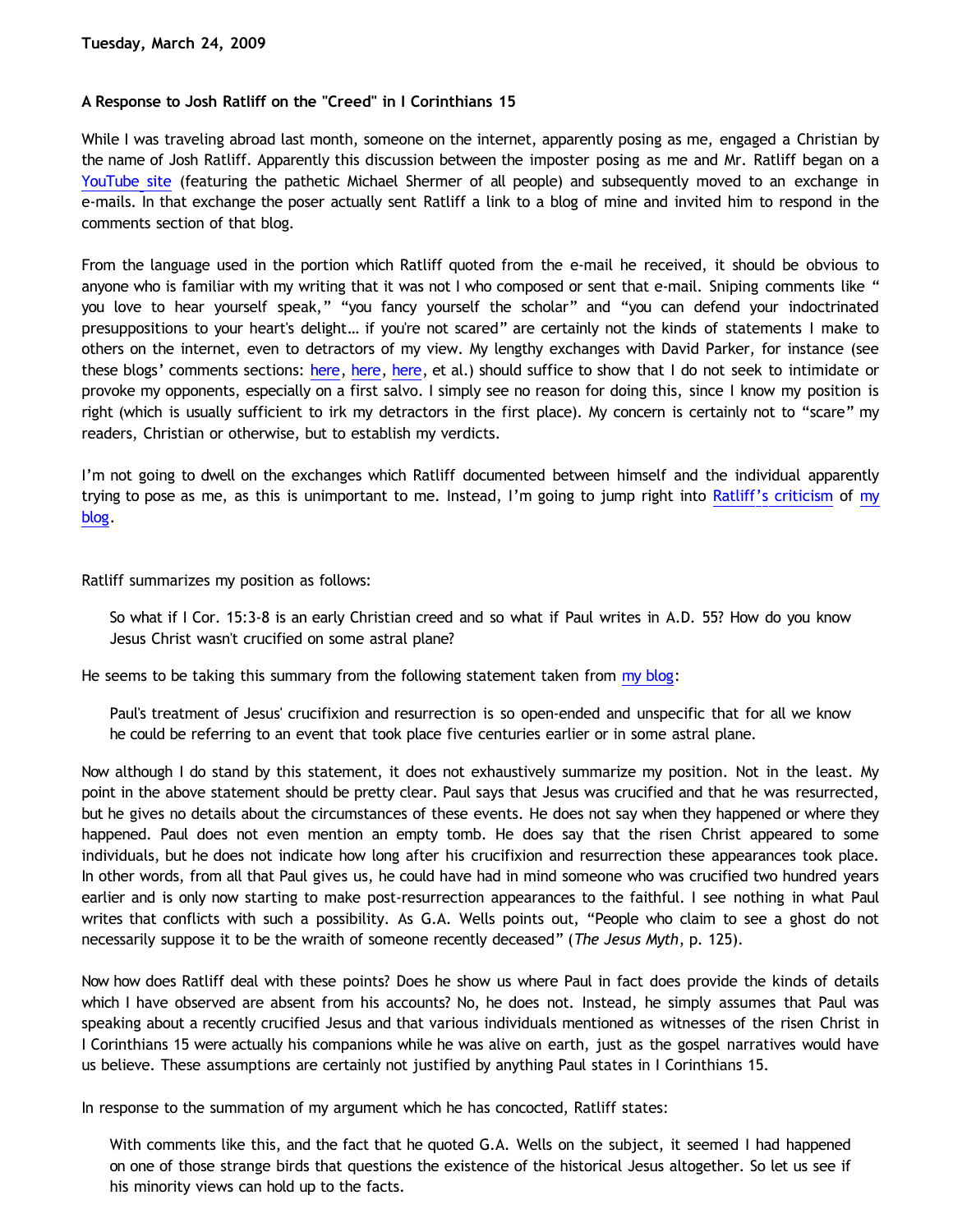Not only am I happy to be considered a "strange bird" (I'm certainly no "common man"), I am also happy to look at the facts. As for "the existence of the historical Jesus," just what is meant by "the historical Jesus"? If it is supposed to refer to the Jesus of the gospel narratives, there is good reason to doubt the historicity of such an individual.

### Ratliff quoted me:

As I pointed out, there's nothing in I Cor. or any of Paul's other letters (that is, in letters that are authentically Pauline) which puts a time or place to Jesus' resurrection. If the stories about Jesus' resurrection that we find in the gospels are legends built on sources like Paul's 'testimony,' that testimony cannot be validated ('too early to be legend') by appealing to a dating scheme suggested only by the gospels and later documents influenced by them (like Acts). That would be like using a later Harry Potter book to 'validate' one earlier in the series.

In response to this, Ratliff writes:

Now if you're not familiar with the debate surrounding I Cor. 15:3-8, then you may be a little lost, but the case is simple. This passage contains eyewitness testimony to Jesus' post-resurrection appearances.

This statement, namely that I Corinthians 15:3-8 "contains eyewitness testimony to Jesus' post-resurrection appearances" is misleading. It is commonly repeated by Christians, however. What we have is a statement in one of Paul's letters, the author of which I am willing to suppose is Paul, the apostle to the gentile mission. In this passage, we read about the risen Christ appearing to people other than Paul, in addition to the claim that the risen Christ appeared to Paul also. This is not eyewitness testimony from Peter, James, "the Twelve," or the "five hundred brethren," for it is not by their hands that we are learning of these alleged post-resurrection appearances. At most, we have Paul telling us that the risen Christ appeared to other persons, whatever that is supposed to mean.

## Ratliff continued:

The dating of I Cor. and the creed of the eyewitnesses that Paul includes is much too early to be the product of legendary embellishment.

Here Ratliff simply asserts exactly what is in question, that the alleged "creed" which Paul is supposedly reciting in I Corinthians 15:3-8 is "much too early to be the product of legendary embellishment." If Paul were writing of a man who was crucified fifty, 100 or 200 years before his own days, then we have ample time for legends to crop up about the deceased individual, whatever his name might have been. To corroborate this, I mentioned the following in my [28 Nov. 2008 comment](http://bahnsenburner.blogspot.com/2008/09/another-response-to-david-part-7.html) in response to David Parker:

In the two centuries prior to Paul, hundreds of Jewish priests were crucified alive, such as the 800 Pharisees that Josephus accounts to being crucified under Alexander Jannaeus in BC 88 (see *Antiquities* 13:14:2). Paul himself was a Pharisee (Phil. 3:5), and I would expect that he had heard stories about such horrific atrocities. Wells discusses the significance of such events to his own legend theory in the Introduction to his *The Jesus Legend*.

If what we read in Josephus' *Antiquities* about these 800 or so Pharisees under Alexander Jannaeus in 88 BC is true, it is very possible that Paul had learned of something of this in his earlier teachings as a Pharisee himself, and that the crucified savior idea that he was promoting as a Christian missionary to the gentiles may have germinated in stories about such a horrific event which would have likely impressed someone like Paul. Nothing in Paul's writings are in direct conflict with this possibility. Christians want us to accept the "possibility" of miracles, but why should we not accept legends springing from such momentous events as even more possible?

Ratliff helps make my case:

Myths of this proportion simply do not spring up in this short amount of time seeing that Jesus crucifixion is dated around A.D. 30.

Where do we get the understanding that Jesus was crucified in or around AD 30? From the gospels, of course. Paul certainly does not tell us that the Jesus he is talking about was crucified in AD 30. Like so many other Christians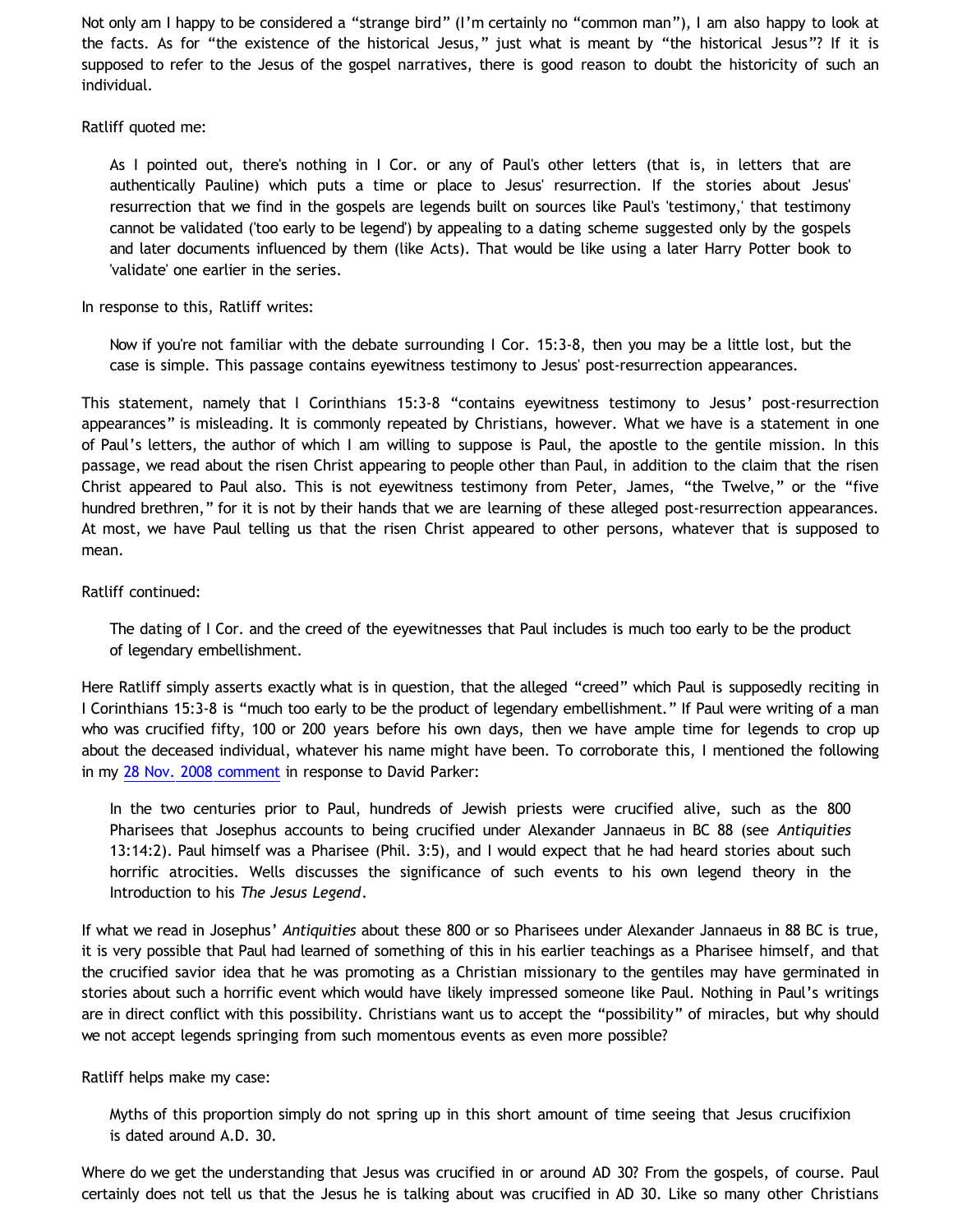who bang their head on the legend theory in such a futile manner, Ratliff is assuming the validity of something which the legend theory has successfully brought under dispute, namely the validity of the gospel narratives as reliable historical accounts. Paul nowhere suggests that the Jesus he is talking about was crucified in AD 30, and in fact gives no timeframe for this event. What he does tell us is compatible with the possibility that the Jesus he is talking about was someone who lived and died decades or more before his own time. This blows the "too early to be legend" thesis out of the water.

### Ratliff continued:

But as you can see, Bethrick has figured out how to end the debate! His main argument is: "Prove that Jesus was really crucified in 30 A.D.!" I hope the other atheist scholars don't figure this out because then Christianity will be ruined! Hopefully, you can sense my sarcasm.

Is it really sarcasm here? If this theory is really so incredible, why even jest about hoping that "other atheist scholars don't figure this out because then Christianity will be ruined!"? Sometimes sarcasm has a way of exposing one's deeper fears in the twists of its own unintended irony.

## Ratliff then went on to state:

But in all seriousness, he makes one huge error that I'll deal with here first. And that is to say that since the Gospels were written after I Cor., they could have been based on Paul which would debunk Paul using an earlier gospel message as his source.

I'm not sure where Ratliff is getting this. I have never stated that because the gospels were written after Paul wrote I Corinthians, that therefore Paul could not have been using an earlier gospel version as his source. There is a better reason to suppose that he was not relying on an earlier version, and this is not it. Besides, even if I did argue this and it was mistaken, this would not prove that the Jesus Paul had in mind was crucified in 30 A.D. If Ratliff thinks he can validate this date using statements from Paul (as opposed to interpreting Paul through the filter of later gospel stories), I'd like to see it. So I am keeping my eyes out specifically for this.

### Ratliff continues:

Well, first of all, I am aware of no theory that claims that the Gospel writers based their writing on Paul's testimony. I'm not saying it's not out there, I just haven't heard it within the realm of scholarship.

Had Ratliff read my statements a little more carefully, he would have seen that I had suggested, hypothetically in fact, that "the stories about Jesus' resurrection that we find in the gospels are legends built on sources *like* Paul's 'testimony'" (emphasis added). By "sources *like* Paul's 'testimony'" I mean early Christian stories, even if only oral, which, like Paul's writings, gave only vague treatment of Jesus' crucifixion and resurrection, sources which pre-date the kind of development which we find in the gospel narratives which we find in the NT canon today. Paul's early form of Christ-worship constitutes a kind of "Christianity in the rough," and lacks entirely a developed narrative of the earthly Jesus' pre-crucifixion life. Paul expresses virtually no detailed knowledge of his Jesus' life on earth, but clearly believed that the earthly Jesus was "humbled" or "emptied" of his heavenly status and divinity. The essentials which Paul emphasized in his version of Christianity are elements such as affirmation of Jesus' resurrection, salvation by faith, liberation from the law, fellowship in the last days (Paul explicitly believed that he was among the last generation), et al. Paul's Christianity is not characterized by view of Jesus informed by historical anecdotes such as a virgin birth, baptism by John the Baptist, an itinerant ministry, miracle performances, miraculous healings, travels with accompanying disciples, teachings in parables, public prayers, disputes with Jewish leaders, betrayal by Judas Iscariot, a trial before Pilate or the Sanhedrin, an empty tomb, etc. These latter elements represent the story of Jesus as it was later developed, after Paul's ministry. That other versions of Christianity were in circulation during Paul's time is evident from Paul's own writings, so my use of " *like* Paul's 'testimony'" is not without justification. I do not think that the later gospel writers concocted their model of Christian essentials from whole cloth. Rather, I see them as filling in gaps which existed in previous versions as well as combining those earlier versions with various teachings which were not originally ascribed to Jesus (cf. the Q sayings source). One major gap of course was the earthly life of Jesus, before his crucifixion, of which Paul gives essentially no information.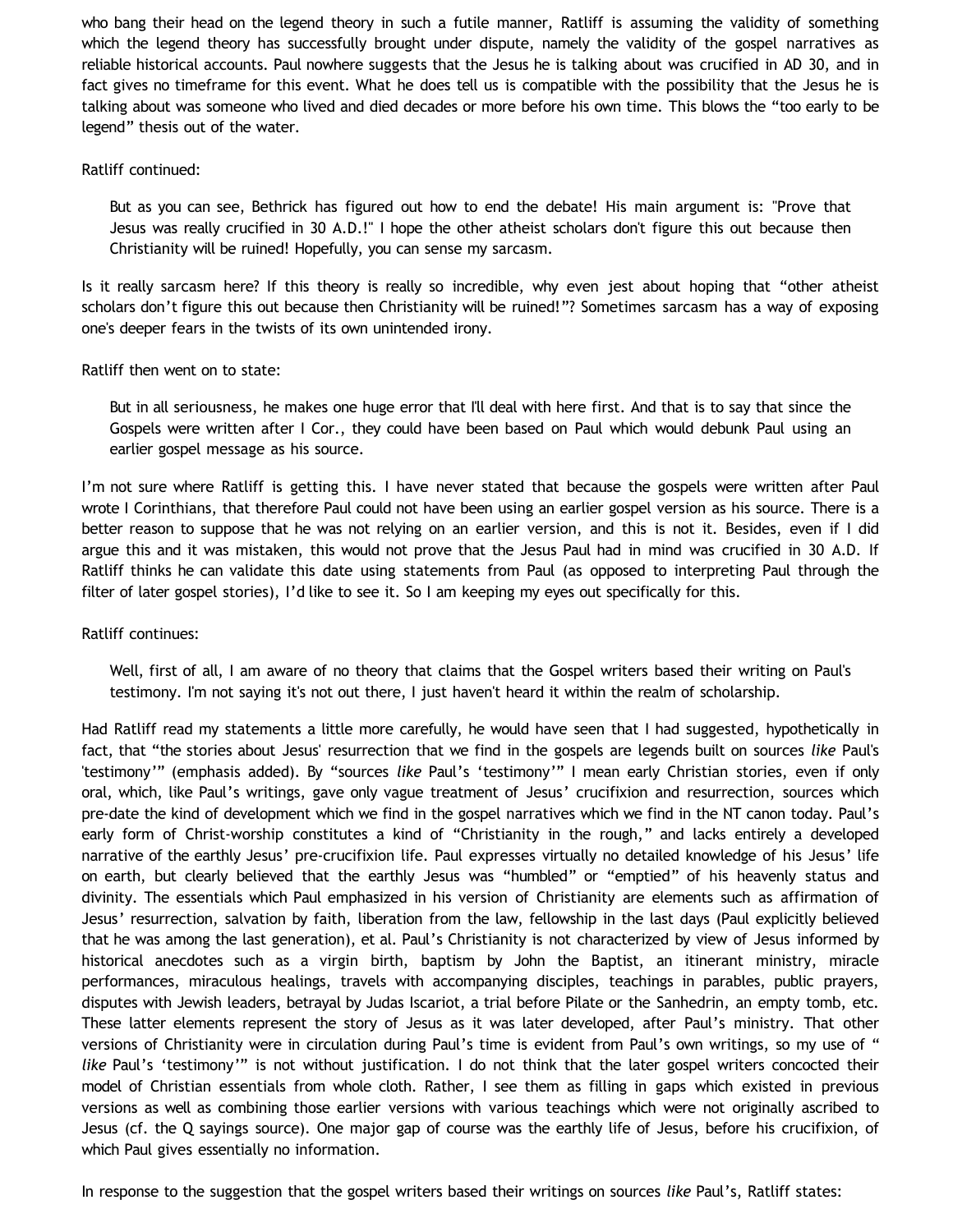But evidence from Paul's own writings contradict this. Now, clearly the Gospels had not been written before I Cor. 15, but we find testimony from Paul that he "received" this creed (v. 3). Where could he have received this creed? Looking to Paul's autobiographical writings in Gal. 1-2, we find that Paul actually laid out his Gospel he had been preaching to be examined by the apostles Peter, James, and John to see if he had been preaching in vain (Gal. 2:2). In v. 6, Paul says they "added nothing to me." This, of course, means that the Gospel he preached was the same one they had been preaching-- no more no less.

I do not see how any of this contradicts the suggestion that the gospel writers based their writings on sources *like* Paul's, i.e., on early, undeveloped and vague stories which take certain religious notions (as opposed to historical anecdotes) as their key essentials. The fact that Paul compared notes with other believers poses no conflict with my suggestion. Paul could have consulted with any number of early believers, but this would not prevent later writers from taking early sources as inspiration for fuller development of the Jesus legend.

Ratliff does bring up a good point, however, when he reminds us of the fact that, in his conference with Peter, James and John, "Paul says they 'added nothing to me'." (The NIV translates Gal. 2:6 as follows: "As for those who seemed to be important—whatever they were makes no difference to me; God does not judge by external appearance—those men added nothing to my message.") But this in itself is problematic with Ratliff's own suggestion that Paul got his "creed" from Peter, James and John. If it is the case, as Paul himself says, that these individuals "added nothing" to Paul's gospel, then it seems amiss to turn around and say that the source of the " creed" in I Corinthians 15 is the Jerusalem church. Indeed, Paul nowhere indicates that he got this "creed" from them (he does not even identify it as a creed to begin with!), and here we have Ratliff pointing out that Paul himself tells us that Peter, James and John "added nothing" to what he had already been preaching!

At any rate, Paul does not give us a detailed list of the points he covered in his discussions with Peter, James and John during his visit with them in Jerusalem. That does not give us license to assume which points he may have discussed with them.

In developing my thesis, I put emphasis on the fact that Paul tells us that he claims to have gotten his understanding of Christianity directly from the risen Christ by way of divine revelation. I am referring specifically to the passage found in Galatians 1:11-12, where Paul writes:

I want you to know, brothers, that the gospel I preached is not something that man made up. I did not receive it from any man, nor was I taught it; rather, I received it by revelation from Jesus Christ.

Couple this claim with Paul's subsequent statement in Galatians 2:6, brought out by Ratliff himself, that "those who seemed to be important" in the Jerusalem church "added nothing to my message," and it becomes clear that Paul believed (if what he writes in his letters indeed indicates what he believed) that the gospel he preached came exclusively from the risen Christ, not from other human beings (even "those who seemed to be important" in an established church hierarchy). In response to this, Ratliff calls my emphasis on the fact that Paul claims to have gotten his gospel message directly from the risen Christ by way of revelation "real clever" and states:

Bethrick goes on to claim that to say that he had received what he was passing on in I Cor. 15 from Peter and James is contradictory by Paul's own words. Nothing could be further removed from the truth.

How could my point be untrue? Paul not only tells us that he got his gospel message directly from the risen Christ, but also (as Ratliff himself pointed out above) that those with whom he conferred in Jerusalem "added nothing to my message." Consequently, it seems quite contradictory to me to say that something Paul teaches in his gospel message came from Peter, James and John. Nothing means nothing. Doesn't it? Given Paul's statements, what justifies the supposition that anything he tells us in his letters came from Peter, James or John? Ratliff does not address this question, but rather speculates on what motivates my emphasis on these points:

First of all, allow me to point out that this a ploy to avoid the clear fact that there was a gospel being preached that predates Paul. This is evidenced by Paul's meetings in Gal. 1-2. Thus to say that the Gospel accounts were based on Paul's testimony is unfounded.

Contrary to what Ratliff states here, no part of my thesis conflicts with the possibility that other versions of Christianity were already in circulation by the time Paul came on the scene. I most certainly have not contrived "a ploy to avoid the clear fact that there was a gospel being preached that predates Paul." In fact, the record indicates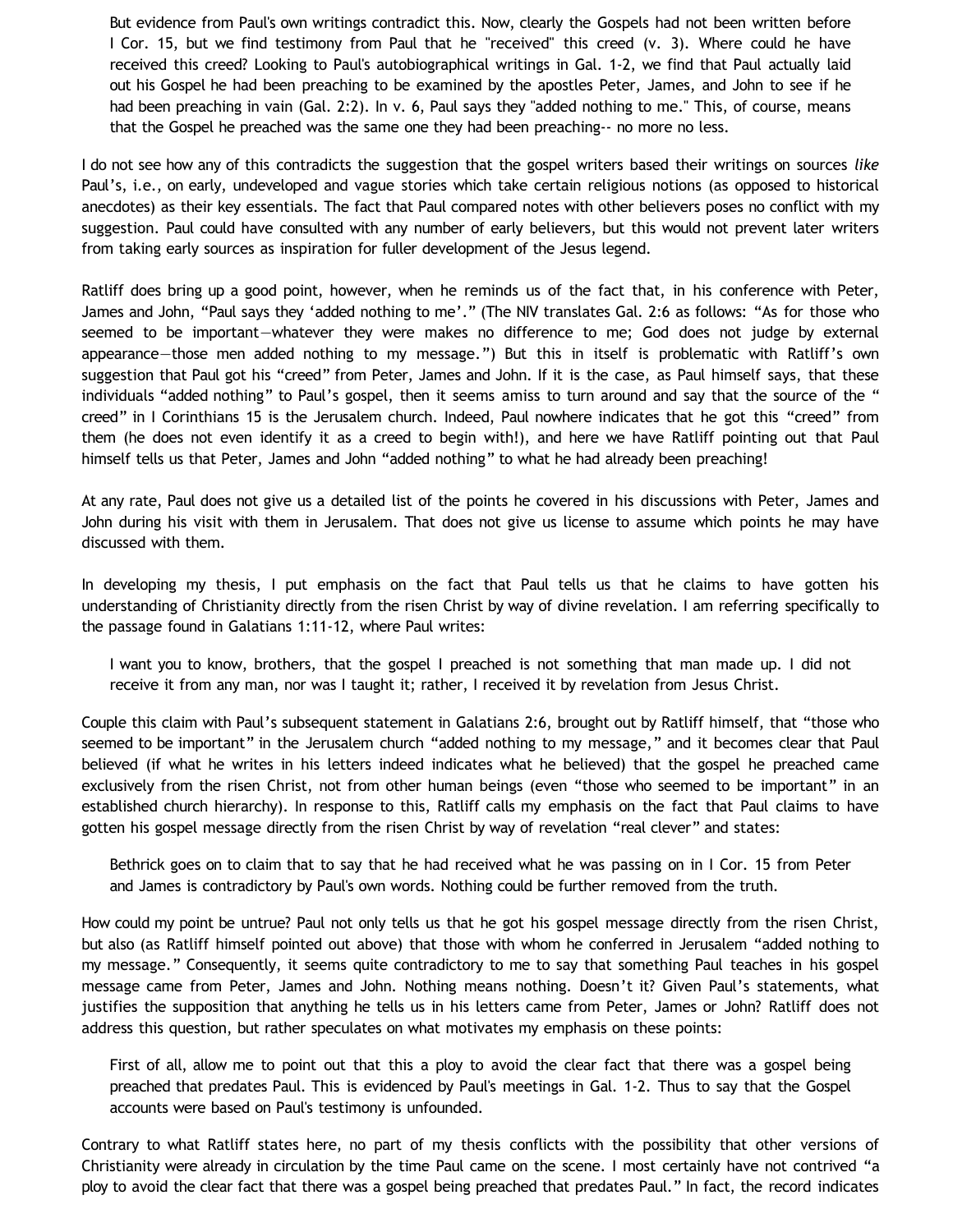that there were multiple versions of the gospel enjoying currency at the time, and I see no reason to suspect that at least some of these predated Paul, and nowhere does my thesis require that there were no such animal. The way I see it, Paul saw himself as preaching *the correct* version of the gospel, the "authorized" version, if you will. In Galatians 1:6 he complains,

I marvel that ye are so soon removed from him that called you into the grace of Christ unto another gospel:

Similarly in II Corinthians 11:4, Paul expresses the following worry:

For if he that cometh preacheth another Jesus, whom we have not preached, or if ye receive another spirit, which ye have not received, or another gospel, which ye have not accepted, ye might well bear with him.

It's clear from his writings that not only was Paul at pains to establish his authority on matters pertaining to the Christian gospel message (he not only claims that he received it directly from the risen Christ by way of revelation, apparently a private revelation, but also that his teachings were consistent with the teachings of the leadership of the Jerusalem church), he was also very weary of competing versions of the gospel which he clearly considered spiritually dangerous. In fact, while my thesis is fully prepared to take these points into consideration, it seems that they are ignored by defenders of literalist Christianity. Many apologists routinely assume that all early Christians believed the exact same message, down to the pettiest of details. I don't think the record in the NT itself justifies this assumption.

## Ratliff continues:

Just for sake of argument, even if Paul did make up his own creed in I Cor. 15, we still have sufficient evidence that the message of Paul was consistent with a message that was being preached before he came on the scene.

Paul nowhere tells us that he got what many have come to consider a "creed" in I Corinthians 15 from Peter, James, John or any other contemporary human believer. That his message may have been "consistent" with what some others were teaching at the time, is not in dispute. But Paul clearly indicates that the message he was preaching was something he received directly from the risen Christ by way of revelation, and that "those who seemed to be important" among the congregants of the Jerusalem church "added nothing" to his message. So all indicators extent in Paul's writing can only suggest that he did *not* get this "creed" from Peter, James or John. Also, since this "creed" is nowhere restated in any other writings of the NT, we are not in a position to assume justifiably that it was in fact circulating independent of I Corinthians 15 at the time, or earlier. Indeed, if it were in fact an early creed, the fact that it is absent from all other writings (Paul himself nowhere repeats it) makes the claim that it is a creed seem all the more tenuous. Creeds are formulated for recitation, so it is strange to say the least that it is not recited elsewhere in the NT. Nor is there any hint, outside of I Corinthians 15, of an appearance of the risen Christ to 500 persons at one time, or of an appearance to someone named James. If this were in fact an early "creed," it seems that elements of the creed itself, if they had any legitimate historical basis, would be encountered elsewhere in the NT. But curiously they are not.

Does this mean that Paul "made it up"? I see nothing in the record which could rule out this possibility, and I do in fact accept it as a possibility. Paul was a human being, and human beings are capable of making up things. It may very well be that Paul thought it was true, and perhaps believed it was divinely revealed to him. When Paul introduces what has been called a "creed" by today's apologists, he refers to it as "what I received" (I Cor. 15:3), without explicitly identifying his source for it. For this, it seems that his statements in Galatians 1:11-12 (already quoted above) suitably fill this void in information. I don't know why Christians would resist this inference, for this would mean that the content of what they call a "creed" came directly from the risen Christ, and is therefore more apt to be infallibly true, than if it were transmitted to Paul by word of mouth from fallible human sources.

# Ratliff continues:

So I concede, without reservation, that Paul received the contents of His message first as a revelation of Christ Himself. But to say that the creed in I Cor. 15 was invented by Paul as a result of this revelation is an entirely different issue.

Of course, to say that one has learned anything by way of a direct revelation from a supernatural source, suggests to me that the content in question has no objectively factual basis. It is very easy to make up a claim and say one "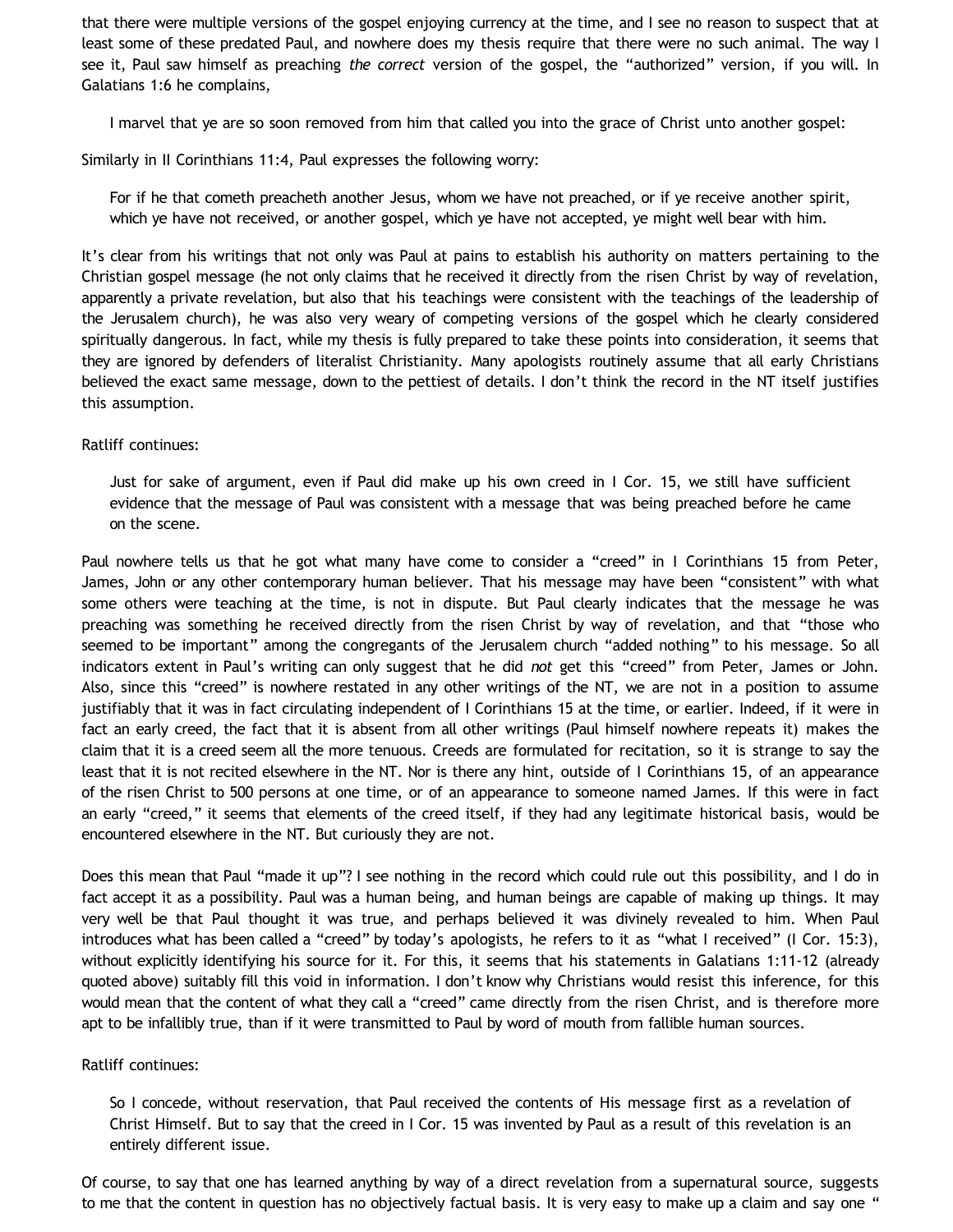knows" it by means of revelation from an invisible magic being. Much invented "knowledge" has been passed on as "revelation." Just look at Islam if you're skeptical of this. Again, while my argument nowhere argues this per se, I see no sufficient reason to rule out the possibility that Paul did in fact concoct the list of post-resurrection appearances he gives in I Corinthians 15 and really believed that he had "received" it directly from a supernatural source, as he does in fact explicitly claim in Galatians 1:11-12. Then again, there are some, such as Dr. Robert Price, who think that I Corinthians 15:3-8 is [a post-Pauline interpolation,](http://www.infidels.org/library/modern/robert_price/apocrypha.html) an insertion by some later Christian copyist trying to give Paul's writings more substantiation.

Ratliff's assessment of the view that Paul got this "creed" directly from the risen Christ by way of revelation is most curious, coming from a believer:

The implication here would be that we have a creed, not based on historical testimony, but rather on Paul's own revelation.

If it were a revelation, why would a Christian think it was "Paul's own revelation," and not Christ's? Paul does not claim to be the author of revelations, but a recipient and messenger of them. Would Christians give more credence to the "creed" if it were "based on historical testimony" than if it were divinely revealed by Christ himself? The doctrine of the trinity is defended to the hilt by Christian apologists, but it is something that is said to have been revealed by Christ, not something observed by historical spectators. In their urgency to find historical corroboration for their beliefs, many Christians often seem to prefer the testimony of men over revelation from Christ. Were I a believer myself (and I am speaking from personal experience as a former Christian), I would find this attitude most puzzling, even heretical.

## Ratliff continues:

Even if this were true, it wouldn't change the argument because the contents of the creed would be exactly what the early church had been preaching before Paul's meeting with Peter, James, and John as proven above. However, I would argue that the creed itself did come from an early source outside of Paul.

This seems to read a lot more into Paul's claim to have conferred with Peter, James and John than is justified by the content of the record we find in the NT itself. Paul does not give us a specific list of which contents of his message he reviewed with the elders at the Jerusalem church when he met with them. On his first visit, Paul says he met with Peter and stayed with him for fifteen days (Gal. 1:18), and "saw none of the other apostles – only James" (Gal. 1:19). Fifteen days seems hardly sufficient to review a substantially developed version of Christianity, right down to the specifics of purported testimonials. But given the kind of defense that Ratliff has laid out, we are apparently expected to believe that Paul covered every detail found in his many letters with Peter. In his second visit to Jerusalem, "fourteen years later" (Gal. 2:1), Paul says that he "set before them the gospel that I preach among the Gentiles" (Gal. 2:2). Paul does not specify the individuals to whom "them" refers here. Nor does Paul specify exactly what elements of his preaching he "set before them." Apparently Christians would have us believe that Paul regurgitated before them every detail found in his many letters. What's curious is that, at this point, Paul expresses the fear that he "was running or had run [his] race in vain," apparently concerned that the gospel message he had been preaching may have been wrong. Again, this strikes me as rather curious, since earlier in the same letter Paul claimed that he had gotten his gospel directly from the risen Christ by way of revelation, but here he apparently is looking for the seal of human approval. One would think that had Paul truly believed that what he was preaching had been "revealed" to him personally by the risen Christ, he'd say to hell with what any mere mortal would think about it. After all, he insists in Romans 3:4, "Let God be true, and every man a liar." His attitude before the Jerusalem church seems markedly subservient to human authority.

Regardless, Ratliff takes these points as sufficient indication that Peter, James, John and the rest of the Jerusalem echelon were aware of this "creed" which Paul is allegedly reciting in I Cor. 15, and yet curiously we have nothing specifically attesting to this, either in Paul's own account of his meeting with them in Galatians, or in any other New Testament document. A vague reference is apparently being used to shoehorn a lot of specific assumptions into the mix here.

But in spite of explicit statements by Paul to the contrary (namely that he claims that the gospel message he preached came directly to him from the risen Christ by way of revelation, not from other human agents, and also that the elders at the Jerusalem church "added nothing" to the message Paul had been preaching), Ratliff still thinks it is warranted to conclude that the "creed" Paul is supposedly reciting in I Cor. 15 not only predates Paul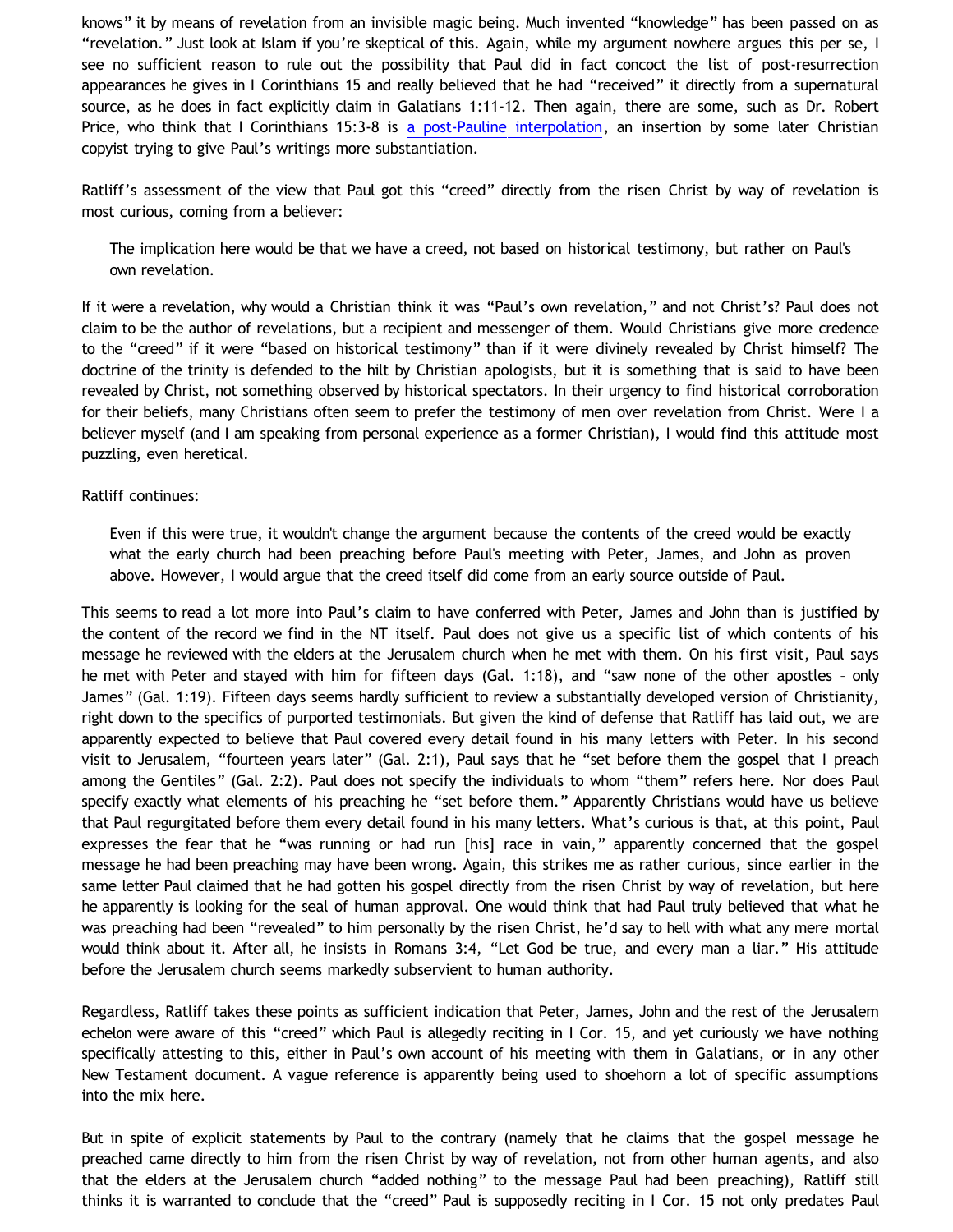(even though it is not restated in any other NT document), but also that Paul got it from some human source (which directly conflicts with Paul's own claim in Galatians 1:11-12). Ratliff writes:

We arrive at this conclusion because of the technicality with which the creed is delivered. David, the Christian Bethrick takes on in his blog, points this out quite well when he says:

"So what we have in 1 Cor 15:3 'For I delivered to you as of first importance what I also received :' After the colon we get the creedal statement…. , 4 ;that he was buried, that he was raised on the third day in accordance with the Scriptures…' The language here is the exact same as the Pharisees used when passing on their traditions to one another…so we have even more reason to think Paul's about to tell us something from oral tradition."

This argument requires that the "creed" in I Corinthians 15 was formulated after the very fashion employed by Pharisees. Curiously, in Philippians 3:5, Paul tells us he was a Pharisee himself. What other early believers are known to have been Pharisees such that they would have formulated a creed after their fashion? If it is in fact a creed, and it had to have been formulated by someone versed in Pharisaic methods, why does it have to have been someone other than Paul? Ratliff gives his own response to this as follows:

[Bethrick] finds plausible the idea that I mentioned, and that is to say that "...Paul, a former Pharisee himself, fashioned his own creedal formulation after a style with which he would have been intimately familiar." This completely misses the point. Paul uses very technical rabbinic terms when he says "received." He was passing on an oral tradition to them.

Here it seems that Ratliff is missing the point, namely that the source from which he allegedly "received" what he states in I Corinthians 15 need not be human, but could very well be divine in nature. The word Paul uses for " received" could very well be a technical term, but I see no reason why he could not have used this in reference to teachings he believed had been revealed to him directly from the risen Christ. That Ratliff assumes that "received" here exclusively indicates a human source ("he was passing on an oral tradition"), simply begs the question: it is precisely this premise which needs to be argued for. In fact, the Greek word which Paul uses in I Corinthians 15:3 for "received" is *paralambano*, the same exact word he uses for "received" in Galatians 1:12, where he indicates that the gospel which he was preaching came to him by way of revelation from the risen Christ rather than from human sources. So I see no reason to suppose that *paralambano* indicates specifically a human as opposed to a divine or supernatural source. Again, what holds more weight: human testimony or divine revelation? Apologists seem to think the alleged "creed" in I Corinthians 15 would hold more weight if it were based in human testimony rather than supernaturally revealed to Paul.

This is why Ratliff's position seems rather odd to me, coming from a Christian, when he states:

Were Paul only passing along something he had formulated, he would have been destroying the validity of his message as the readers would have understood it.

If Paul truly believed that what he was stating in his letter was in fact divinely revealed to him by the risen Christ, why would employing Pharisaic phrasing to state the content of that divinely revealed message in the form of a creed "destroy the validity of his message," especially if his readers were expected to understand that what Paul was teaching was a divinely authorized message? Perhaps I just don't get it, but again, it seems that divine revelation should carry more weight than an oral tradition recited mechanically.

Ratliff's reasoning for this view is apparently as follows:

Here is Paul claiming that he had received information about eyewitness accounts to the resurrection. He is, in essence saying, "Here are the facts, and you can check them out."

It is not disputed that Paul is "claiming that he had received [the] information" which he gives in I Corinthians 15. Apparently what is in dispute is the source of that information. Ratliff clearly wants it to be a human source, even though Paul nowhere identifies it as coming from a human source, and elsewhere tells us explicitly that the gospel he has "received" came to him by way of revelation from the risen Christ, and that the elders of the church, when he conferred with them, "added nothing" to his message. Just to be clear, Ratliff's argument is not with me, but with Paul. Ratliff insists that it comes from a human source other than Paul, but cannot name that source, and is apparently willing to ignore Paul's own claim to have received this information directly from the risen Christ.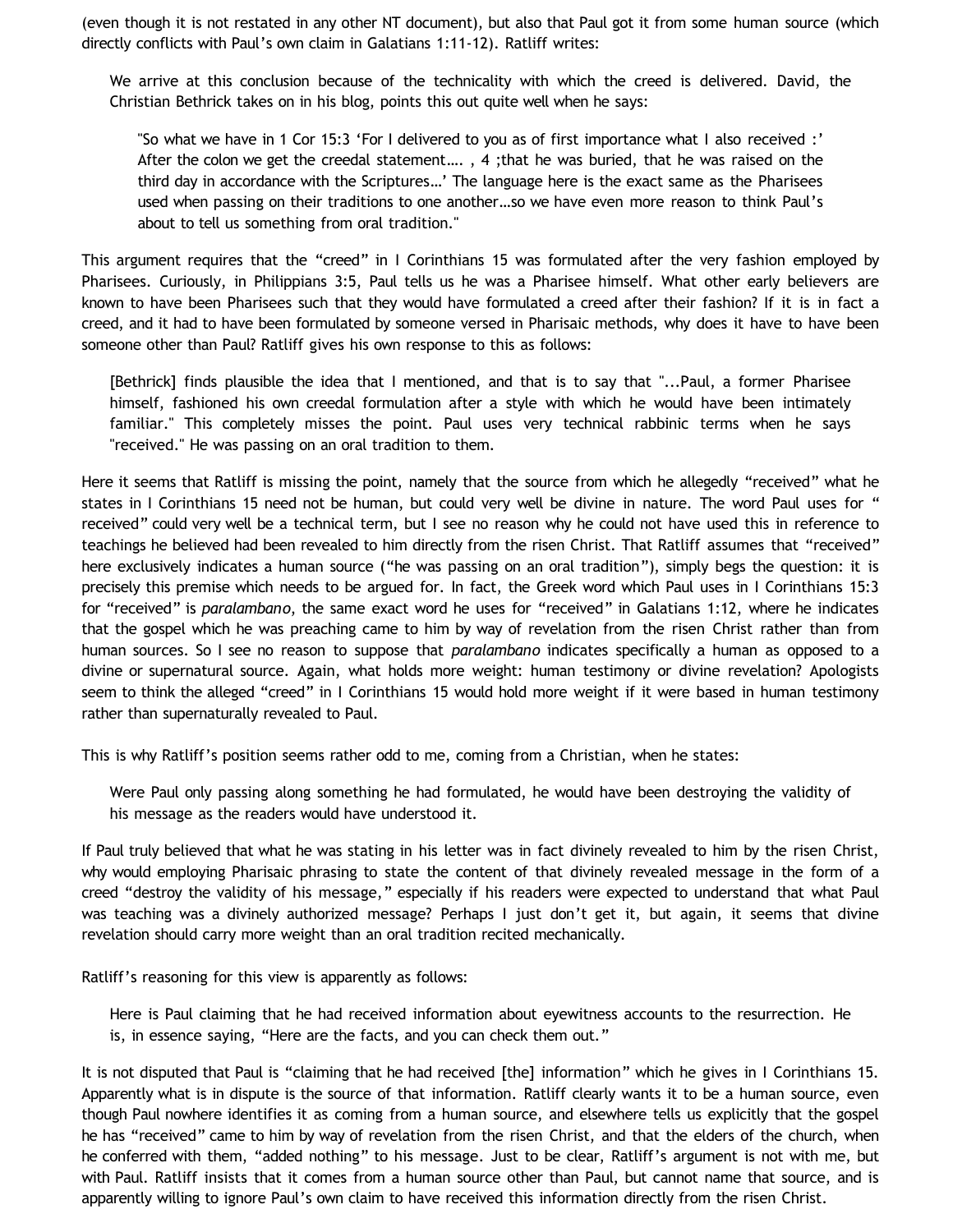As for the claim that Paul "is, in essence, saying, 'Here are the facts, and you can check them out'," how would Paul's readers be able to follow up on what he claims in I Corinthians 15? He gives no details that would enable one to follow up on them. For instance, how would any of Paul's immediately intended readers be able to "check out" his claim about the 500 believers? Paul does not identify any of them, nor does he say where they were when the risen Christ allegedly appeared to them, when this happened, or exactly what they are thought to have seen. Christians today are likely to assume that what Paul had in mind here was a post-resurrection appearance of Jesus in the flesh, such as what we find in the gospels. But nothing in Paul's treatment of the matter suggests that the post-resurrected Jesus made this kind of appearance. The testimony of Canon Michael Carr (as well as countless other believers today) makes it clear that Christians can believe that they are standing in the presence of Christ when in fact there is no physical Christ at all. Believers "feel" Christ's presence, though no one actually *sees* Christ. As [Cole himself put it](http://bahnsenburner.blogspot.com/2006/06/carr-vs-cole.html):

I'm just aware of God being there in the person of Christ in all sorts of different situations, speaking to me by his spirit through the word of God. There was one particular experience when I was very, very conscious of the risen Christ, actually standing with me in the church I was serving, asking whether we would make him Lord of that church... I wouldn't say anything about that for 24 hours, it was too personal, too close.

Cole essentially that the risen Christ appeared before him and was "actually standing" by his side. Clearly this was not a resurrected body standing there, or others would have seen it. In this sense, Christians demonstrate that it is possible for something to appear and yet not be seen. Cole says that he "was very, very conscious of the risen Christ," but he does not identify the means by which he was aware of it. Nor does he explain how he identified what he was allegedly aware of as "the risen Christ." Similarly in the passage found in I Corinthians 15, Paul does not identify the means by which any of the 500 believers had awareness of the risen Christ (if in fact he is saying they were aware of it), or explain how they identified it as "the risen Christ" (if in fact the 500 believers thought that what appeared to them was "the risen Christ"). The "creed" here is simply too scant to give readers anything to go on had they desired to "check out" Paul's claim.

Ratliff continues, saying:

Now what if this was a Pauline fabrication, there goes his validity.

I suppose that by "validity" Ratliff probably means *credibility*. But I don't think Paul's claims are credible to begin with. What makes them incredible is not their source, but their content. Paul's claims contain supernatural claims, and [I have already pointed out numerous problems with belief in the supernatural.](http://www.geocities.com/katholon/Bahnsen_Supernatural.htm) Quite simply, from a rational standpoint, claims affirming the reality of "the supernatural" invalidate themselves.

But Paul's immediately intended readers were the congregants of one of his churches. They already granted validity to the notion of "the supernatural," so epistemologically speaking it was "too late" for them to examine Paul's claims rationally. Since they already assumed that there is truth to "the supernatural," they most likely would not have suspected Paul of fabricating the content of his claims. And if they believed Paul's claim that he had received the content of his message directly from the risen Christ via personal revelation, so much the more would they have been in a position to take his claims as unchallengeably true. So while Paul has no validity or credibility as far as the supposed truth of his message is concerned from a rational standpoint, from a standpoint which grants validity to the notion of supernaturalism and which is inclined to believe that the OT forecasted Jesus as the Jewish messiah, one's critical faculties would be far too disabled to challenge Paul's claims. Hence their "success" through the ages.

But Ratliff still thinks there are reasons to suppose that Paul is repeating testimony from human sources, contrary to his own statements. Ratliff argues:

Paul's background as a Pharisee only serves to prove that he would have been very careful about the accuracy of what he stated. This is exactly the idea in Gal. 1:18 when Paul says that he went to Jerusalem "to visit" Peter. The word here for "to visit" is "historesai" from "historeo" which means literally "to visit for information."

It may very well be the case that Paul was anxious to "have been very careful about the accuracy of what he stated, " but one not need appeal to his experience as a Pharisee for this. After all, Paul thought he was passing on information that he had received by way of personal revelation from the risen Christ himself. His credentials as a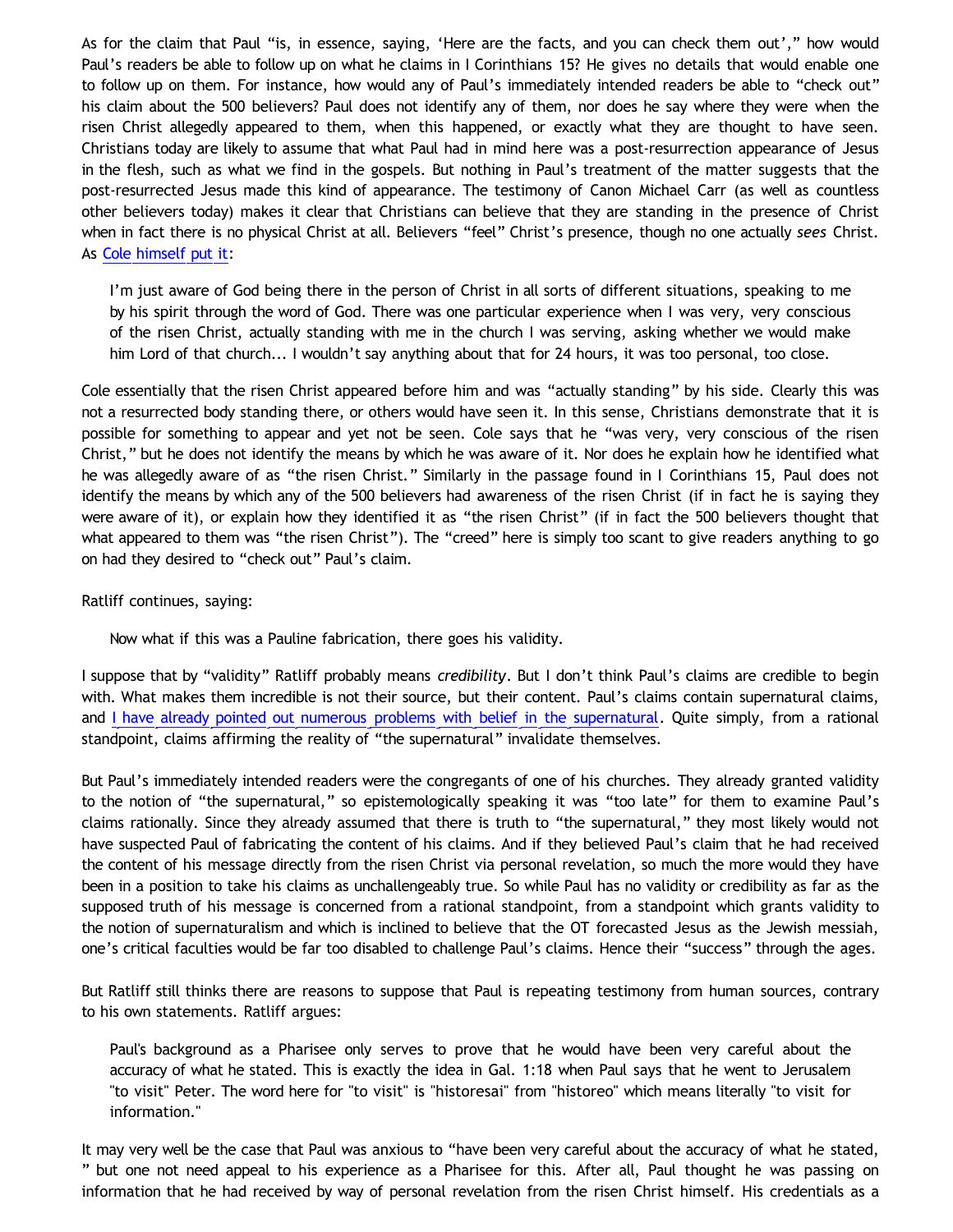former Pharisee may have endowed him with certain methods for safeguarding the "accuracy" of what he believed was revealed to him by the risen Christ (such as technical phrasing in formulating creedal statements from that revelation). But this does not at all indicate that the source of Paul's claims was human in nature.

As for his visit with Peter mentioned in Galatians 1:18, Paul very well may have used the word "historesai," but it should be borne in mind, as Ratliff himself has pointed out, that Paul was explicitly clear that Peter and other elders of the Jerusalem church "added nothing" to his message. So if Paul went to visit Peter for information, it seems the best we can claim is that he sought confirmation for things that he was already teaching as opposed to combining what he was already teaching with additional teachings presented by Peter.

### Ratliff then opines:

To suggest that Paul would so wrecklessly throw out claims in creedal form that he had not received from a verifiable human source is to do so apart from the evidence.

The evidence is that Paul insists that he did not get what he was teaching from human sources (as Ratliff apparently prefers to believe) and that when he did confer with the elders of the Jerusalem church, they "added nothing" to his message. There is nothing "wreckless" [sic] about taking these points into account. Consider: how did Paul learn the rest of his gospel message? How did he learn, for instance, that Jesus' crucifixion and resurrection serve for the redemption of believing sinners, that "if you confess with your mouth, 'Jesus is Lord', and believe in your heart that God raised him from the dead, you will be saved" (Romans 10:9), that believers are liberated from the law, etc.? Paul does not claim to have learned this from other human beings; he claims that it was revealed to him directly from the risen Christ. It's clear that much of what he taught was inspired by his reading of Old Testament texts, but this seems to be what Paul had in mind much of the time when he claimed that his message was "revealed" to him.

It should be clear then, at this point, that the evidence Paul shares is *not his own*.

## Ratliff writes:

There is no room then for the theory that later Christian gospels were based on made-up legends by Paul.

Of course, this somewhat mischaracterizes my thesis. My view is that the gospels represent legendary development of earlier Christian stories, not necessarily Paul's views per se, but sources contemporary to or even predating his. Clearly the gospels did not take Paul's writings as their source for anecdotal details pertaining to the earthly Jesus' life such as the virgin birth, a baptism by John the Baptist, miracles, miraculous healings, teachings in parables, disputes with Jewish elders, strict adherence to the law (cf. Mt. 5:18), betrayal by Judas Iscariot, a trial before Pilate, an empty tomb, etc., for none of these details can be found in Paul's writings. (For a fuller list of gospel details absent from, not just Paul's writings, but from all early epistles, see my blog [Reckless Apologetic](http://bahnsenburner.blogspot.com/2005/09/reckless-apologetic-presumptuousness.html) [Presumptuousness.](http://bahnsenburner.blogspot.com/2005/09/reckless-apologetic-presumptuousness.html)) Indeed, if Ratliff can claim that Peter, James and John were all aware of the appearance stories found in I Corinthians 15 on the basis of what we read in Galatians 1 and 2, how much more can we conclude that Peter, James and John knew nothing of these details ascribed to Jesus' earthly life in the gospels since they figure nowhere in Paul's message? It seems implausible to say that Paul knew of these things and yet did not consider them important enough to mention them in his letters, for a generation later they were so important to Christians that numerous gospel narratives of Jesus' earthly life were composed and circulated among the faithful (four of which found their way into the NT canon). Why would they be so unimportant to Paul such that he does not even hint at them and yet within a few decades they became so important that they served as the focal backdrop of the gospel message itself?

But there's more to the issue than simply the absence of details about the earthly life of Jesus which puts the early epistles in such curious relief against the later gospels. It's also the fact that many of the moral teachings which Paul gives (but are not ascribed by Paul to have come from the earthly Jesus) are put into the earthly Jesus' mouth in the gospels. G.A. Wells gives several examples of this:

Paul gives it as his own view (Rom. 13:8-10) that the law can be summed up in the one Old Testament injunction "You shall love your neighbor as yourself." According to Lk. 10:25-8, Jesus himself taught that love of neighbor (together with love of God) ensures salvation; but one could never gather from Paul that Jesus had expressed himself on the matter. In 1 Thess. 4:9 it is not Jesus but God who is said to have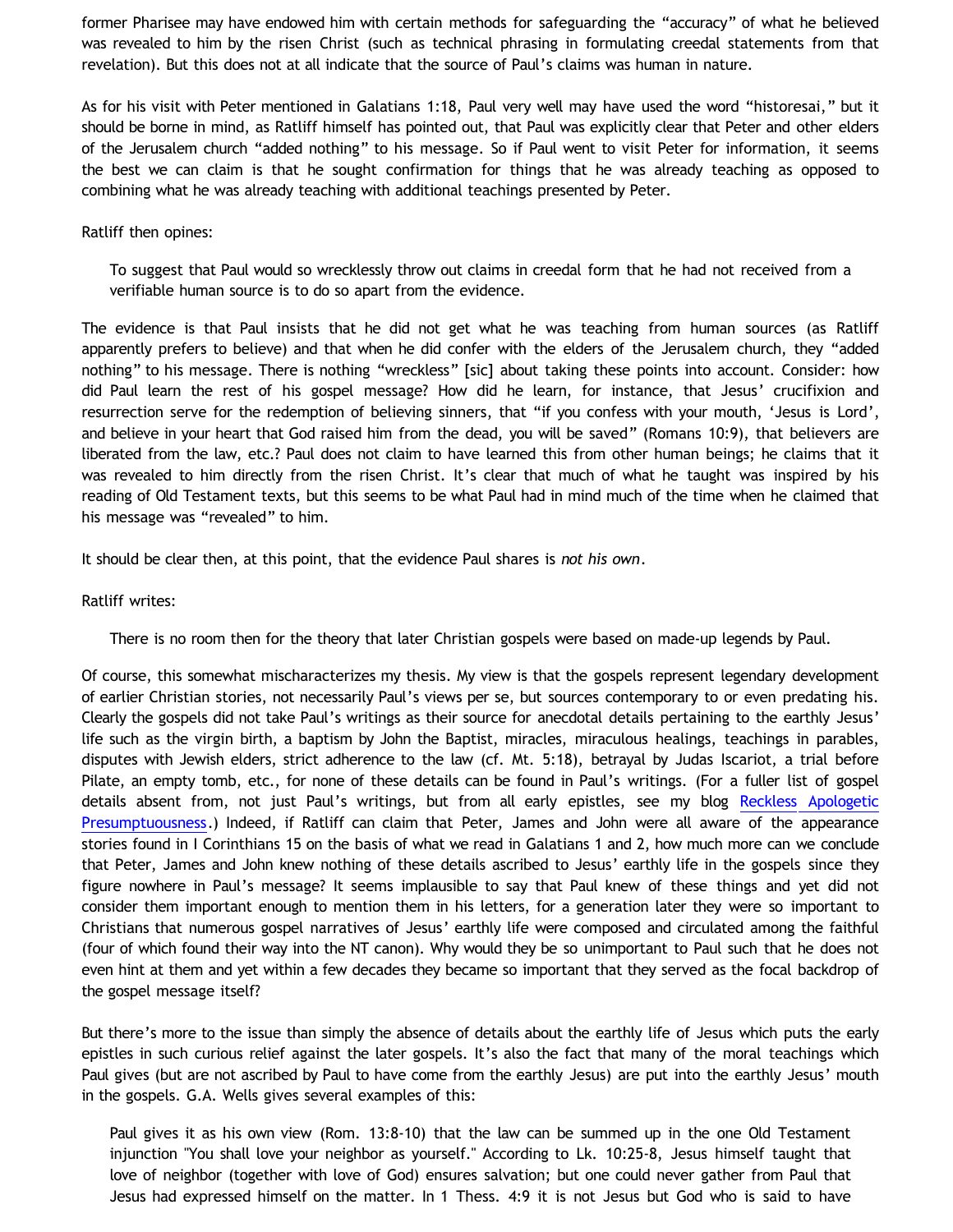taught Christians to love one another. And in the injunction not to repay evil for evil but always to do good to all is given in the same epistle (5:15) without any suggestion that Jesus had taught it (as according to the gospels he did in the Sermon on the Mount). In his letter to Christians at Rome Paul says "bless those that persecute you" (12:14 and 17) and "judge not" (14:13). Surely in such instances he might reasonably be expected to have invoked the authority of Jesus, had he known that Jesus had taught the very same doctrines. (The former doctrine is ascribed to him at Mt. 5:44 and Lk. 6:28, and the latter at Mt. 7:1 and Lk. 6:37.) In the same epistle he urges Christians to "pay taxes" (13:6), but does not suggest that Jesus had given such a ruling (Mk. 12:17). It is much more likely that certain precepts concerning forgiveness and civil obedience were originally were originally urged independently of Jesus, and only later put into his mouth and thereby stamped with supreme authority, than that he gave such rulings and was not credited with having done so by Paul and… by other early Christian writers. (*The Historical Evidence for Jesus*, p. 33.)

I agree with Wells on this very curious point: If Paul knew that Jesus had taught these same moral tenets which he includes in several of his letters, why would he not credit Jesus as their source? It is surely very possible that later writers, after teachings like those found in Paul's letters had gained wide currency within Christianity but not originally attributed to Jesus, took those teachings and integrated them into their portraits of the earthly Jesus in order not only to give those teachings divine authority, but also to explain how they came to be taught in the first place. Christians giving full credence to the gospel narratives of Jesus' earthly life would not question the validity of such portraits, just as today's believers who read Paul's letters only after they've become familiar with those portraits are not likely to notice that they've read the texts in reverse order with respect to the chronology of their authorship. These and other tell-tale indicators of legendary development within the NT canon are well documented and amply defended in the critical literature.

## Ratliff then quoted me:

Nothing in the letter itself suggests that the resurrection that Paul speaks of happened any time recently (for all that Paul gives us, his Jesus could have been crucified a century or more earlier, and not necessarily in Palestine for that matter), and only by interpreting Paul's account by reading elements from the gospel stories into it can it be made into a reference to a recent event.

and gave his own summary of my position as follows:

As far as I understand, this seems to his main line of reasoning. But the very objection itself is flawed. This point is basically being made in response to the Christian claim that the testimonies are too close to the evidence to have been legendary development. From the outset, then, we must understand that whatever is lacking in Paul's message (i.e. that Jesus was crucified around A.D. 30 and that the disciples actually knew Jesus during His lifetime) must also have been lacking in the message of the disciples based on Paul's conference with Peter, James, and John (Gal. 2:6). So, it would follow then, that maybe the disciples had only seen a vision of the resurrected Christ as well, but it doesn't mean that their vision is closely related to the actual life and death of Christ.

While I would not say that the points I made in my above quoted statement are my "main line of reasoning," it does encapsulate what I consider some significant issues, and I stand by my statement. It is true that Paul nowhere indicates the time or place of Jesus' crucifixion, resurrection or post-resurrection appearances, nor does he indicate the length of time intervening between the time of Jesus' resurrection and his post-resurrection appearances. Paul gives no details on these matters at all, which would be surprising if in fact he thought these were recent events. But nothing in Paul's writings suggests that he did believe these were recent events. This flies in the face of apologetic claims to the effect that the so-called "creed" in I Corinthians 15 dates back to within a couple years at most after Jesus' resurrection and is thus "too early" to have been the product of legendary development.

As for what Peter, James and John were teaching in their versions of Christianity, we have precious little to go on. I agree that there is some cogency to the supposition that, if Paul were ignorant of details about the earthly life of Jesus which are emphasized in the later gospel narratives, and Paul conferred with Peter and perhaps others of the Jerusalem church for the purpose of ensuring that his teaching was not "in vain," and they "added nothing" to Paul' s understanding of the gospel, then it is quite possible that these other early believers were unaware of the same details about Jesus' earthly life, details of which they could not have been unaware had they been true (since they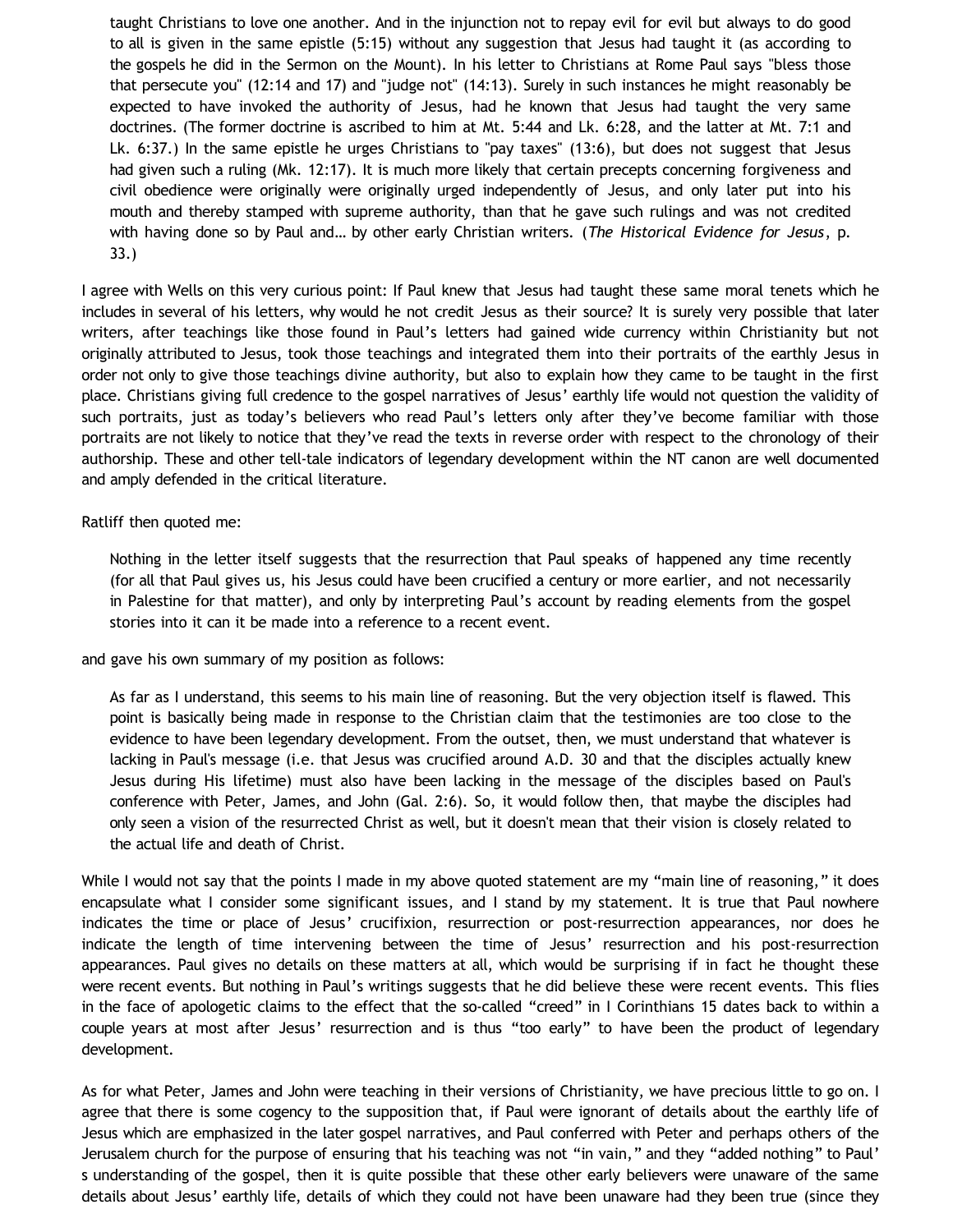are cast as participants in Jesus' earthly life in the gospel narratives).

With respect to the question of what the early "witnesses" to whom the risen Christ is said to have "appeared" actually saw or experienced, again we have precious little to go on. The only early post-resurrection appearance stories are those found in Paul's first letter to the Corinthians, and here Paul does not elaborate on the matter. If Cephas, "the twelve," the five hundred brothers, James and Paul himself actually *saw* something, Paul does not indicate what exactly they saw, or how they identified it as the risen Christ (if in fact they did so). We saw above that believers can think they are in the presence of "the Lord" and not actually see anything, certainly not a freshly resurrected body with wounds and all, a la the story of Doubting Thomas. Paul does not even tell us who "the twelve " are or what their significance is. But this much can be said with incontestable certainty: Paul nowhere suggests that "the twelve" were companions of the earthly Jesus during itinerant missionary work, for Paul does not even suggest that Jesus conducted such a ministry in the first place. (On "the twelve" I will have more to say below.)

The question of how these individuals might have identified what they saw as the risen Jesus is of great importance, since we are expected to accept such identifications at face value. Many believers today often claim to see the image of Jesus in such mundane things as tree trunks and tortillas. But I'd really like to know how they came to think that what they see is an image of Jesus as opposed to, say, Osama Bin Laden, Alexander Solzhenitsin, or Confucius. After all, a burn mark on a tortilla does not speak, and thus does not verbally identify itself, and even if someone thought it did speak, all the more reason to suppose there's something wrong with the "witness" to such things.

As for what Paul knew of the earthly Jesus, it is clear that we would be unjustified in simply assuming that he was familiar with stories such as we find in the New Testament gospel narratives, for, as I pointed out above, Paul indicates no knowledge of these things. In contrast to the ample detail of Jesus' earthly life found in the gospel narratives, Paul knowledge of Jesus strikes me as conspicuously Spartan. He tells the Corinthians that he was " determined not to know any thing among you, save Jesus Christ, and him crucified" (I Cor. 2:2). Things like a virgin birth, baptism by John the Baptist, missionary work in Jerusalem, Galilee and elsewhere, miracles, healings, parables, prayers, disputes with Jewish elders, betrayal by Judas, an empty tomb, etc., were clearly not important to Paul, and it would be puzzling, to say the least, to suppose that he was aware of these things but considered them of no importance.

On this matter, Wells indicates his more mature view regarding Paul's knowledge of the earthly Jesus:

My view is that Paul knew next to nothing of the earthly life of Jesus, and did not have in mind any definite historical moment for his crucifixion. As we saw, holy Jews had been crucified alive in the first and second centuries BC, but traditions about these events, and about the persecuted Teacher of Righteousness, could well have reached Paul without reference to times and places, and he need not have regarded their occurrences as anything like as remote in time as they in fact were. Whenever it was that Jesus had lived obscurely and died, he had, for Paul, returned promptly after death to heaven; and the evidence for this exaltation, and indeed for his whole religious significance, was his recent appearances to Paul and to contemporaries of Paul which signaled that the final events which would end the world were imminent,,, Thus even if the death and resurrection were put at some indefinite time past, it remains quite intelligible that Christianity did not originate before the opening decades of the first century AD. Nor need any supposed relevance to Jesus of the Wisdom literature have been appreciated earlier. (*Can We Trust the New Testament?*, p. 34)

If in fact the view Wells expresses here is plausible (and I am wholly confident that it is plausible), it would have been irresistible to believers after Paul's time to develop stories about Jesus, stories which took as their inspiration the Wisdom literature, various Old Testament passages (such as from the Psalms and the prophets), the Q sayings source, and quite potentially even pagan sources, for the development of portraits of who had by this time been hailed as the messiah by break-away Jews and missionized gentiles. All that would have been needed to get the ball rolling in this regard would have been the obvious question: Who was Jesus before his crucifixion? One could not look to Paul's letters for answers to such fundamental questions.

Ratliff then stated:

Already, you can see that this seems to leave out a very important part of the creed: "...how that Christ died for our sins according to the Scriptures, and that he was buried..." (I Cor. 15:3-4). It seems that from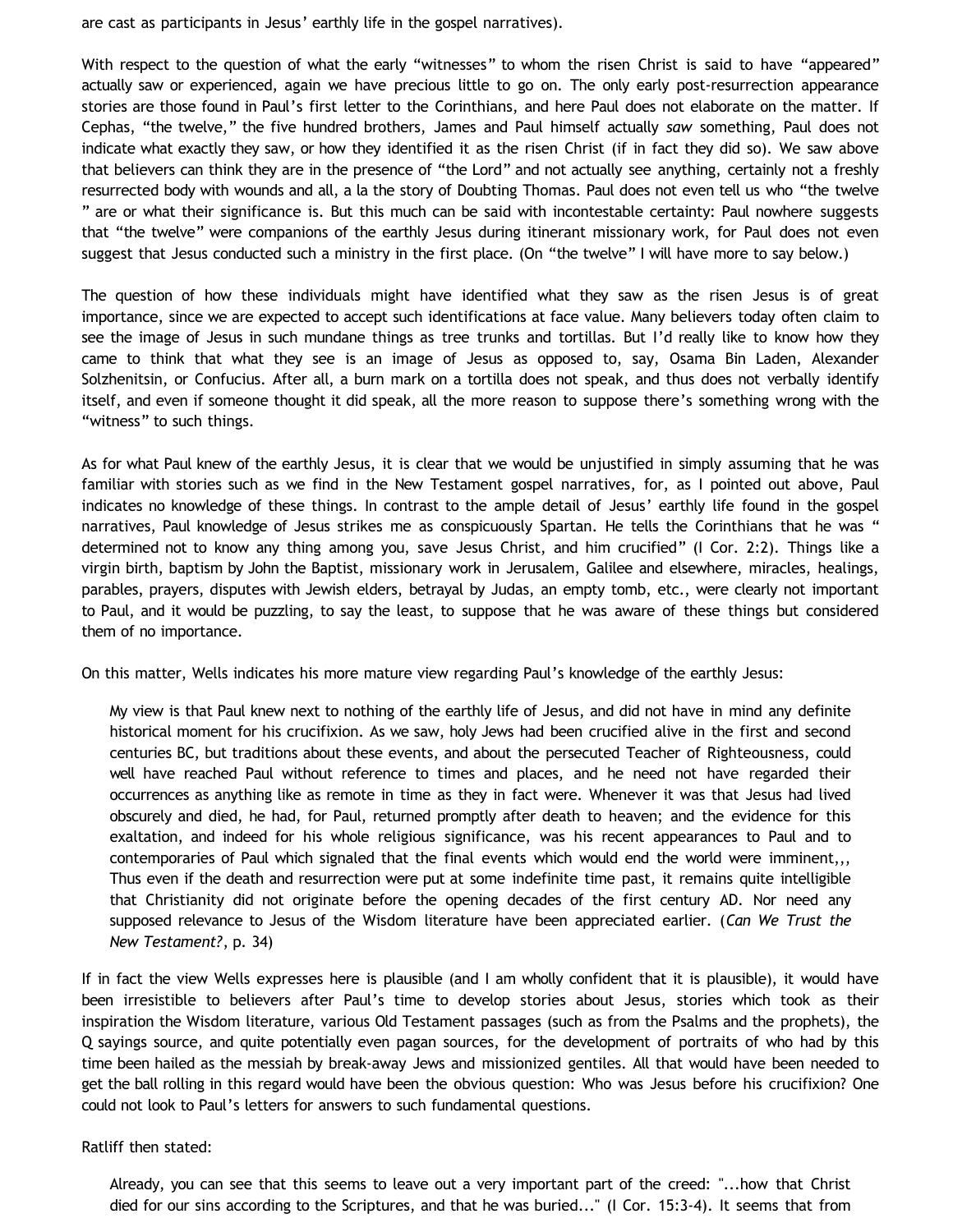the evidence Paul had gathered, Christ did actually live and that He did actually die.

It is unclear how my observation that "nothing in [I Corinthians] itself suggests that the resurrection that Paul speaks of happened any time recently" leaves out any part of what Ratliff refers to as a "creed" in its fifteenth chapter. It's simply an observation, and had Paul stated in that creed or elsewhere that Jesus' crucifixion and resurrection took place on such-and-such recent date, Ratliff could cite this and prove my observation wrong. But he can't do this. No one can, because Paul never gives such details.

While I would say it is safe to say that Paul believed that Christ had actually lived and died (and was resurrected), Paul gives no indication of when he lived, where he lived, when he was crucified or under what circumstances, etc. In fact, Ratliff's statement "from the evidence Paul had gathered" gives the impression that Paul was some kind of roving fact-checker, going to and fro throughout Palestine interviewing eyewitnesses and following leads like a reporter for a newspaper. But nothing in Paul's letters suggests that he did anything of the sort. He references these post-resurrection appearances in passing, failing to name even five percent of the individuals to whom the risen Christ is said to have "appeared," giving no indication of time or place, and keeping conspicuously silent on what specifically any of these alleged eyewitnesses might have seen, or how any of them would have identified what they saw or experienced as the risen Christ.

### Ratliff asks:

Who could have confirmed this evidence to him? Paul addresses that by saying "...he was seen of Cephas then of the twelve" (v. 5) after his resurrection. What is Paul telling us? First of all, this portion of the creed lends itself to fact that it was, in actuality, very early.

But as we saw above, Paul could not have gotten the list of appearance he gives in I Corinthians 15 from any of the elders of the Jerusalem church, for he assures us that they "added nothing" to his message. Neither does Paul identify either Cephas, James or "the twelve" as the source of his information. As we saw earlier, Paul explicitly insists that the source of his gospel is revelation from the risen Christ himself.

To say in the face of these points that "this portion of the creed lends itself to the fact that it was, in actuality, very early," is trying to say more than one really can. "Very early" in regard to what? It may represent early Christian thought, but since it is not given the earliest Christian writings when Jesus lived, died and was resurrected, it is unwarranted to simply assume, as Geisler and Turek and a plethora of other Christian apologists do, that we here have a "creed that dates right back to the Resurrection itself" (*I Don't Have Enough Faith to Be An Atheist*, p. 242). The only thing that could justify such a claim is taking the gospel narratives as reliable histories, and that is precisely what my thesis puts into dispute. This is why Earl Doherty is right to point out that "reading the Gospels into 1 Corinthians is simply circular reasoning" (*Challenging the Verdict*, p. 214). Indeed, there seems to be no non-question-begging way to conclude that the so-called "creed" in I Corinthians 15 "dates right back to the Resurrection itself"

Ratliff then focused on Paul's mention of "the twelve" as if this somehow secures close chronological proximity between Jesus' crucifixion and resurrection on the one hand, and the "creed" which Paul is allegedly reciting in I Corinthians 15:

In the later epistles of the N.T., we don't see the emphasis on "the twelve" that we do in the early days of Christianity. The issue of twelve disciples seems to be of great importance shortly after the resurrection as Luke shows us in the first chapter of Acts.

It strikes me as misleading at best to say that "in the later epistles of the N.T., we don't see the emphasis on 'the twelve' that we do in the early days of Christianity." For there is only one mention of "the twelve" in all the early epistles, namely in I Corinthians 15, and only in passing at that. In fact, it is mentioned as if readers are expected to know what this reference is supposed to mean, but Paul nowhere indicates that "the twelve" were a band of disciples who followed Jesus and participated in his ministry before his crucifixion. This understanding does not come from any early epistolary document whatsoever. So to say that "the issue of twelve disciples seems to be of great importance shortly after the resurrection" is without warrant in the present context. Ratliff himself indicates that this understanding comes from Luke (as well as other gospel narratives), not from Paul or any other early source. What in Paul's letters suggests that these twelve unnamed persons had any link to the earthly life of Jesus? What in Paul's letters suggests that they were "of great importance shortly after the resurrection"? If Paul believed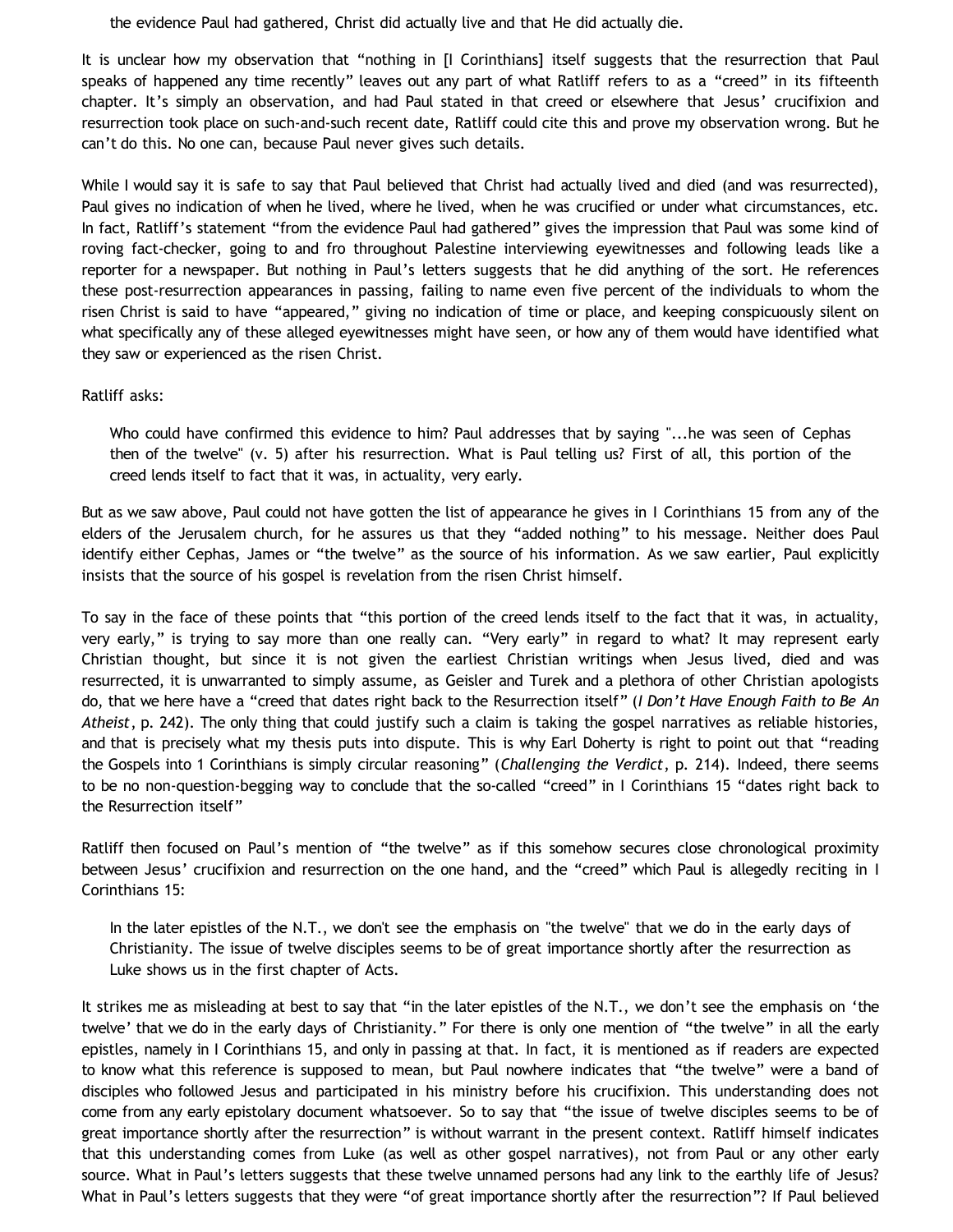that the resurrection took place two hundred or more years earlier (which my thesis rightly grants as a possibility), Paul's contemporaries hardly constitute "shortly after the resurrection." Ratliff clearly has in mind the view, obtainable only from the gospels (which my thesis contends are later legends), that Jesus' crucifixion and resurrection took place ca. 30 AD. Unfortunately nothing in Paul's letters even remotely suggest such a timeframe for these events.

## Ratliff claims:

The understanding is clearly that "the twelve" as well as the other eyewitnesses were not just witnesses who saw the resurrected Christ at some time, maybe 200 or 1,000 years, after His death. The understanding in the 1st century was that these men had actually followed Jesus, and that is why they would be considered reliable as testimony to His resurrection.

But where does Ratliff get this understanding? Certainly not from Paul. On the contrary, he gets it from the later gospel stories of Jesus' earthly life. Paul nowhere suggests that "the twelve" were followers of Jesus during his earthly life; he does not even tell us that they were men. In fact, I think there is a better reason why Paul may have thought a post-resurrection appearance by Jesus to "the twelve" would have been significant, as I will explain below.

## Ratliff then states:

Thus it is untrue that Paul does not suggest a timeframe for Jesus death. While he doesn't explicitly give us the year, there is little doubt that Paul was speaking of eyewitnesses who also witnessed the life and death of Christ. I challenge Bethrick to show me any evidence that would suggest the "twelve" to be understood any other way.

Paul could not be suggesting a timeframe for Jesus' earthly life and death, for he never gives any indicators, even vague ones, of any period when these might have occurred. The list of persons to whom the risen Christ is said to have "appeared" in no way vouches for a date recent to Paul's lifetime. As Wells rightly points out, "People who claim to see a ghost do not necessarily suppose it to be the wraith of someone recently deceased" (*The Jesus Myth*, p. 125). Ratliff himself admits that Paul does not "give us the year" in which Jesus was allegedly crucified, but in spite of this still contends that "there is little doubt that Paul was speaking of eyewitnesses who also witnessed the life and death of Christ." If he is basing this doubtless conclusion on the points he gave above, he'll need to go back and check his premises.

Ratliff then challenges me to "show… any evidence that would suggest the 'twelve' to be understood any other way. " For this we only need to consult pre-Christian Judaism, which idealized twelve tribes of Israel as numbering among "God's chosen." For the earliest Christians, who were in fact Jews, it seems that inclusion of a reference to the twelve tribes of Israel would be natural, since they were so emphatic on Jesus constituting a fulfillment of Old Testament prophecy.

Earl Doherty makes a valuable point in this respect in the following statement:

One could ask why Paul does *not* use the term "the Twelve" anywhere else in his letters, despite often talking about the Jerusalem apostles. In fact, one would be hard pressed to understand what it refers to simply by this sole reference in 1 Corinthians 15:5. One might also be forgiven for thinking that, as Paul expresses it, "the Twelve" doesn't even include Peter. And more than one commentator has fussed over the fact that this really ought to be an appearance to "the Eleven," since the gap left by Judas' departure had not yet been filled, according to Acts. So I might suggest that the reason why Paul does not " customarily use" the phrase "the Twelve" is because it doesn't refer to the body of apostles we have in mind under the influence of the later Gospels. (*Challenging the Verdict*, p. 193.)

The obvious discrepancy between Paul's "the twelve" – if it is in fact supposed to refer to individuals who banded about Jesus during his earthly life – and the gospel picture of Jesus appearing before only "the eleven" (cf. Mt. 28:16; Mk. 16:14; Lk. 24:9, 33), simply calls into doubt the assumption that "the twelve" in I Corinthians 15 is supposed to refer to disciples who followed Jesus during an earthly ministry. Since Ratliff challenges me to provide evidence to the effect that "the Twelve" should not be taken as a reference to the disciples portrayed in the gospels, I offer the very count of the phrase itself as evidence that it probably should not be taken as Ratliff wants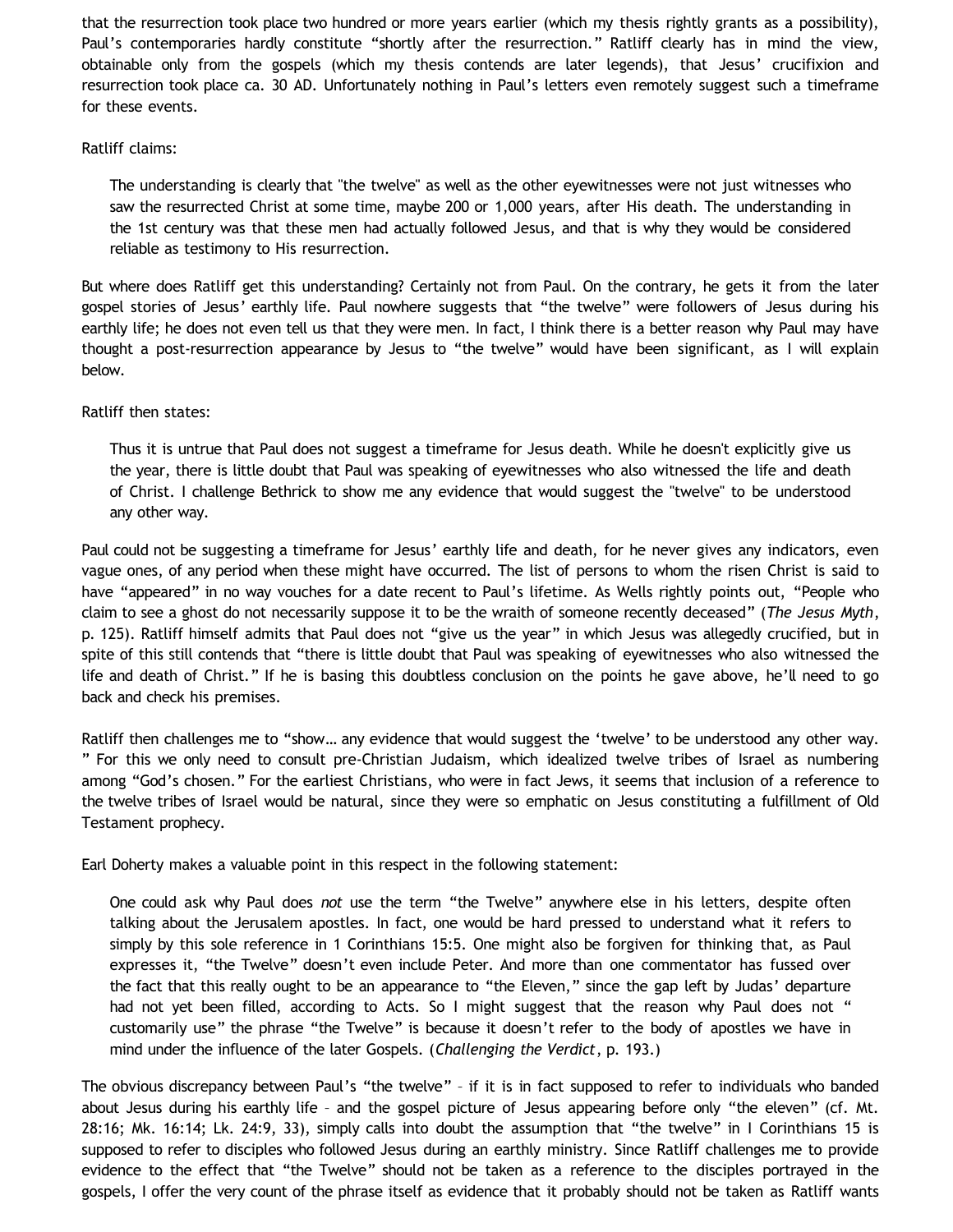to believe.

Again, since Paul does not elaborate on who "the twelve" were or what their significance might have been, it would seem plausible that this reference has something to do with the twelve tribes of Israel. In fact, that is precisely how I would interpret it if I did not know of the gospel stories, for there is nothing in Paul's mention of these unnamed individuals which suggests they were traveling companions of the earthly Jesus.

The only reference to "the twelve" found in any of the other epistles is in James 1:1, which confirms my interpretation. The author addresses his letter "to the twelve tribes which are scattered abroad" (James 1:1). Here the author of James refers explicitly to "the twelve tribes," which he says "are scattered abroad." Paul's reference to "the twelve" could very plausibly have referred to an administrative body representing the twelve tribes. Nothing in Paul's letters vies against this interpretation, and Ratliff seems unprepared to offer anything against it.

Ratliff makes the following acknowledgement:

I am aware of no one who sees "the twelve" as anything but the first followers of Jesus. This objection seems to be stemming from nowhere other than his deluded skepticism.

This is an autobiographical statement on Ratliff's part, most likely suggesting the limited range of sources he has examined on these topics, and could only constitute an argument from his own personal ignorance if it is supposed to serve as an answer to my points. As for "deluded skepticism," Ratliff has nowhere shown that I am "deluded" in any way (believers like to assume that non-Christians have been deluded; it's safer for them this way), and he errs if he is supposing I am an advocate of philosophical skepticism. I am an Objectivist, not a skeptic. There is a huge difference, but I don't expect Ratliff to be familiar with this. Most believers have little if any knowledge of the philosophy of Objectivism, and those who have heard of it often suppose it is little or no different from other non-Christian worldviews.

But Ratliff is still not satisfied. He contends that

we are still left with a creed that is much too close to the events to have been the product of legendary embellishment.

Given the foregoing points which I have raised against this view, Ratliff appears simply to be reciting a statement of faith. At no point can he establish that the passage in question is in fact a "creed" predating Paul, nor can he show, without begging the question against the legend theory, that this so-called "creed" is actually "much too close to the events to have been the product of legendary embellishment." If Paul's Jesus did in fact life and was in fact crucified, from all that Paul gives us, these events could have taken place decades or centuries before the timeframe indicated in the gospel stories, which would be more than sufficient time for legendary embellishment on the theme of some anecdotal germ to have taken place.

Ratliff opines:

Also, the claim that Christ was anything less than an actual historical figure known by the eyewitnesses is ridiculous, which is clearly why it is the view of a small minority of scholars.

What one considers "ridiculous" is governed by his "worldview presuppositions." On my worldview, the following claims are ridiculous (from [Richard Carrier's debate with Mike Licona on the Resurrection of Jesus\)](https://www.createspace.com/231347):

- (1) The God of the universe,
- (2) Who loves us all,
- (3) And came to preach a message of Salvation to mankind,
- (4) Appeared in his resurrected body
- (5) In only one tiny place in the whole of the civilized world,
- (6) At only one time in all of human history,
- (7) To a small number of people
- (8) Almost none of whom were hostile or neutral observers,
- (9) And all of whom were superstitious people lacking in scientific understanding.

This all seems rather ridiculous to me.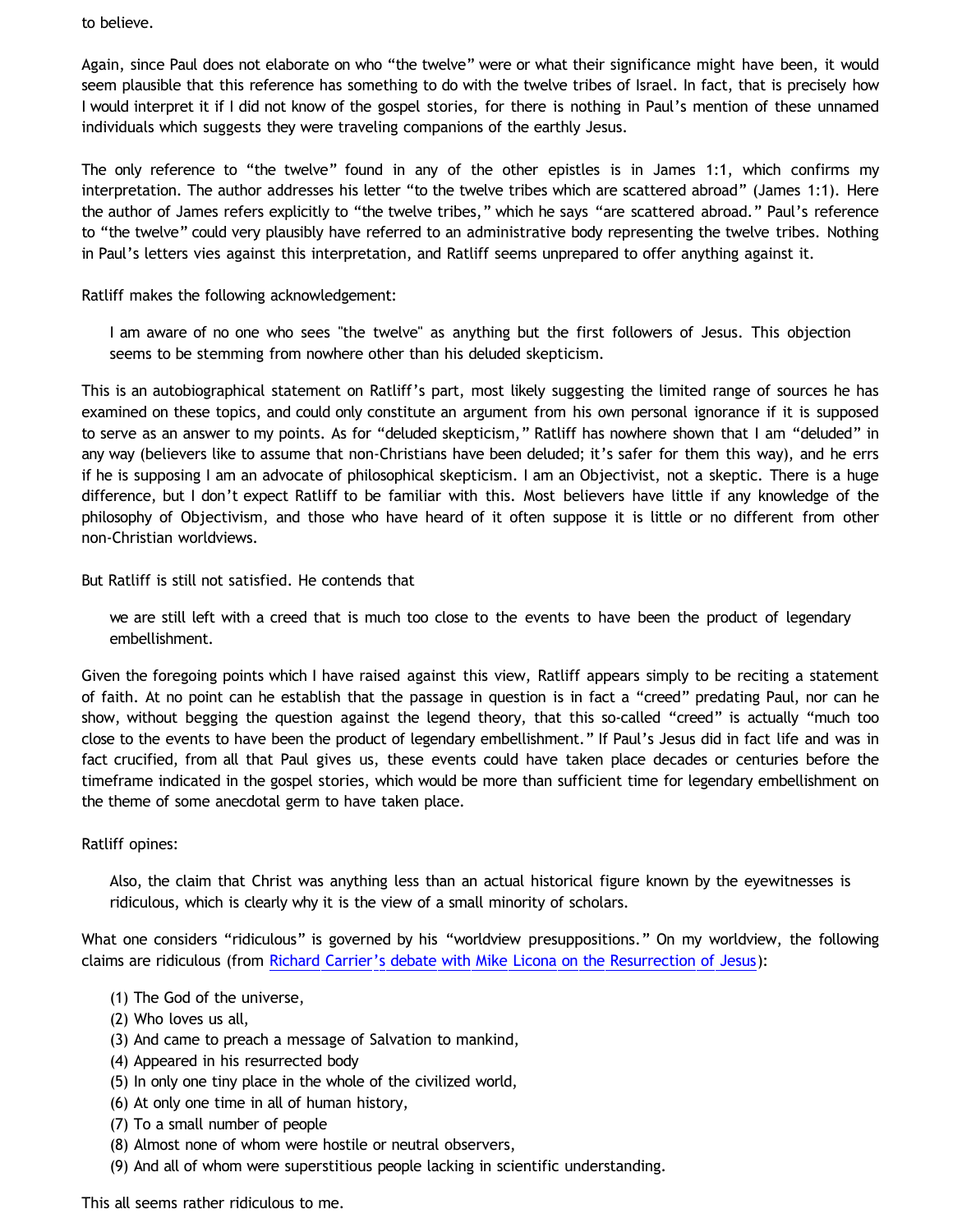## Ratliff continues:

Bethrick's objections do not stop here, however. Not only does he not believe that the disciples actually knew Jesus, but he has problems with the corroboration of the creed.

For one thing, Paul never identifies "the twelve" which he mentions in I Corinthians 15 as disciples of the earthly Jesus, as we find in the later gospel stories. And as pointed out above, if they are supposed to represent Jesus' disciples per the gospel traditions, it should read "the eleven," not "the twelve," since according to the gospel stories Judas had defected and was not replaced until after Jesus' post-resurrection appearances and ascension into the clouds. The conflict here cannot be simply pushed aside, as many apologists apparently want to do. This causes an insurmountable problem for corroborating this particular element of the "creed" in I Corinthians 15.

There is also no corroboration for an appearance of the risen Christ to someone named James anywhere in the New Testament. If what we read in I Corinthians 15 actually included a creed, it is hard to see how this element would not have been corroborated. The epistle ascribed to James does not even mention it, but the apologetic excuses I' ve seen for this ring rather hollow (e.g., James didn't want to call too much attention to himself, or exploit his sibling relationship to Jesus, etc.). Such excuses could be made even if the stories are in fact legendary in nature.

#### Ratliff then states:

He seems to get hung up on the mentioning of the 500 witnesses.

He then quotes me:

And the understanding I would get from Geisler and Turek – if I didn't know any better – is that what Paul states in I Cor. 15:3-8 (the very passage they quoted) is sufficiently corroborated to secure its claims, which is simply not the case (where else, for instance, do we read of the resurrected Jesus appearing to 500 or so people at once?). Paul doesn't even name 5% of the mass of persons he claims to have experienced an appearance of Jesus. Indeed, so far as authentication or corroboration, I Cor. 15:3-8 couldn't be weaker.

Ratliff's response to the issues I raise here are as follows:

Couldn't be weaker? If you want strong corroborating evidence, you could start with the fact that he lists James the skeptic as well as Himself who was the bitter opponent of the church clearly shown elsewhere. Why would he have included James? He wasn't apart from the twelve, said to be a brother of Jesus, so why was he so important. The reason is that he was understood to have been a skeptic of the ministry of Jesus. At any rate, I do hold that the 500 eyewitnesses strengthens the argument. Obviously, it doesn't strengthen it in the sense that we have a legal document. But insofar as a creedal statement is concerned, it serves its purpose.

Notice that, in my statement my concern focuses on Paul's mention of Jesus appearing to 500 or so people at once. I pointed out that, not only does Paul nowhere name any of these individuals (he gives no details whatsoever – including time or place or even a description of what these unnamed persons allegedly saw, if they saw anything at all), but also that no other NT document mentions this alleged sighting of the risen Christ. In sum, there is no corroboration here, even though Geisler and Turek give the impression that this is a well attested fact of history. This is what I have called into question by raising the questions which Ratliff has quoted.

In response to my questions about the 500 anonymous witnesses and the failure of any other NT document to mention them, Ratliff drops the 500 and quickly shifts his focus onto James. Apparently Ratliff does not understand the questions I have raised. Paul's mention of James does not serve as independent corroboration of his mention of the risen Christ appearing to 500 persons. Indeed, that Ratliff has to shift focus from the 500 to James is itself indicative of the enormity of this problem. But this shift of focus onto James is itself ironic, for several reasons. Ratliff identifies James as "the skeptic." But Paul nowhere suggests that James was a skeptic. Where do we get this view of James? That's right: from the post-Pauline gospel accounts. In attempting to interact with my point that Paul's early writings fail to support the portrait of Jesus which we find in the gospel narratives, Ratliff demonstrates that he cannot find the earthly Jesus of the gospels in Paul's writings without reading elements taken from the gospels into Paul's writings. In other words, in trying to defend against my criticisms, he merely confirms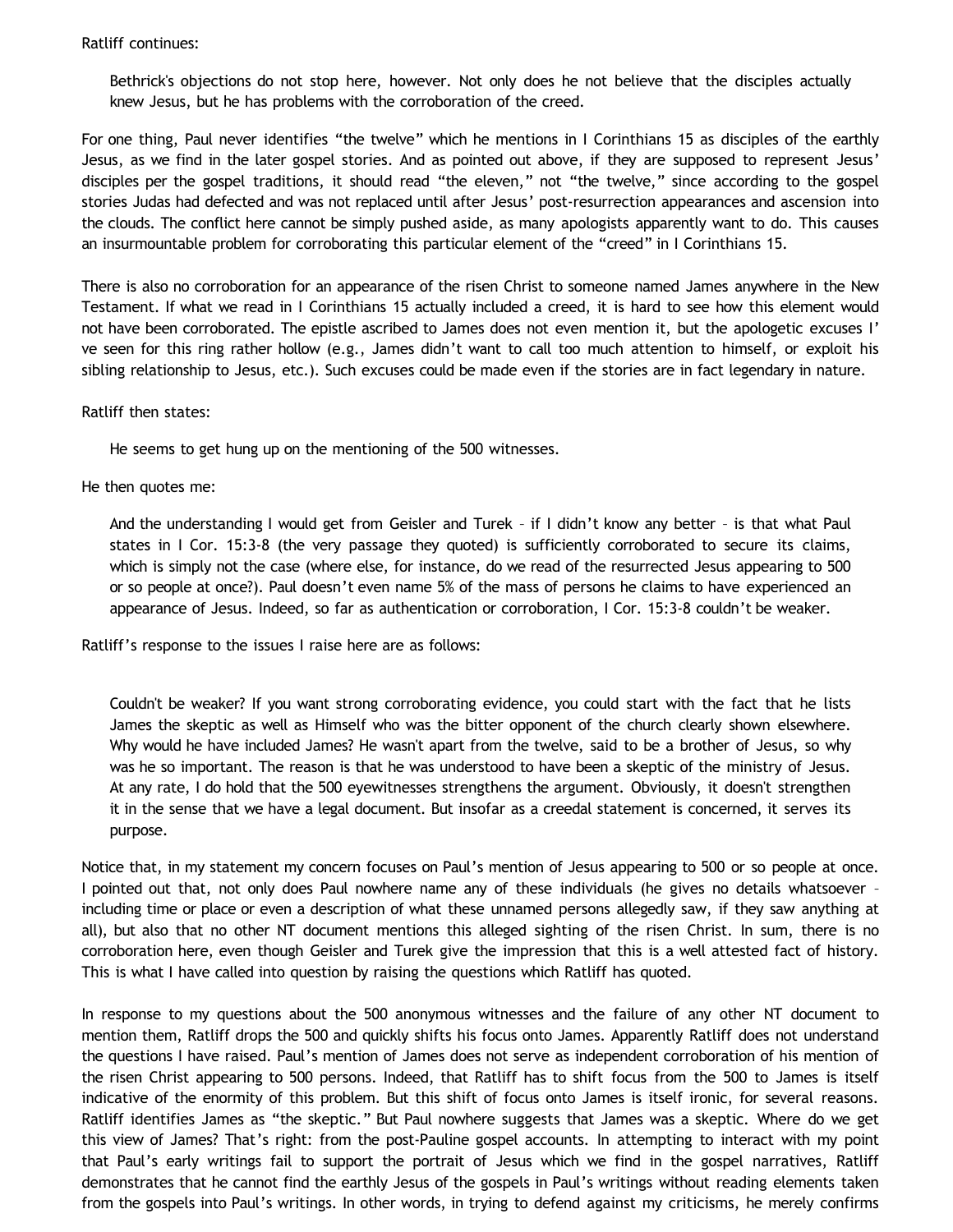their validity.

Ratliff asks why an appearance of the risen Christ specifically to James might have been important. Paul does not explain this, certainly not in I Cor. 15. However, in Galatians he does refer to a James as one of the "pillars" of the Jerusalem church, which I would interpret as indicative of a high station of leadership within that church. Christians typically assume this is the same James mentioned in I Corinthians 15. If it is the same James, then the very fact that this James was one of the "pillars" of the church is what would presumably, at least for Paul, make an appearance by the risen Christ to him important. But Ratliff thinks the mention of James in I Corinthians 15 is important because "he was understood to have been a skeptic of the ministry of Jesus." But Paul never expresses this "understanding." He does not even suggest it by way of hinted implication. Where do we get this understanding? From the gospels – i.e., from later material written after the legend of Jesus had already been undergoing vast development.

But notice the irony here. Ratliff apparently tries to corroborate Paul's mention of the risen Christ's appearance to the anonymous 500 or so "brethren" by highlighting Paul's mention of the risen Christ's appearance to James, but even this is not corroborated anywhere else in the NT. Not even the gospels mention an appearance of the risen Christ to James. Indeed, in the epistle attributed to James, there is no mention of this either. So what purportedly has come from James' own hand does not attest to an appearance of the risen Christ to him. In order to strengthen the weakness of Paul's mention of the 500, Ratliff points to another weakness. Two weak links do not a strong chain make.

In spite of these marked deficiencies, Ratliff feels that "the 500 eyewitnesses strengthens the argument." Specifically what argument is it supposed to strengthen? He admits that "it doesn't strengthen it in the sense that we have a legal document," which is quite an understatement. However, he hastens to add that "insofar as a creedal statement is concerned, it serves its purpose," which is a much weaker claim. The criteria which a religious creedal formulation is expected to satisfy can be found anywhere on a wide continuum of ultimately arbitrary requirements. What's interesting is that the passage in I Corinthians 15 is said to be an early creed, which suggests it would have been in wide use. But where else do we find this creed? Paul never even repeats it elsewhere in his writings. We find it in no other NT epistle, either early or late, either pre-gospel or post-gospel.

So not only does Ratliff fail to produce any independent confirmation of Paul's mention of an appearance of the risen Christ to 500 believers, he also points to an additional source of problems, Paul's mention of an appearance by the risen Christ to James. Far from the latter serving to substantiate the former, Ratliff simply shows how the problems grow as one attempts to untangle them.

But Ratliff considers my criticism of the mention of 500 believers in I Corinthians disingenuous. He writes:

Bethrick wants to know where else we find this claim. He wants to have his cake and eat it too! Clearly from his blog, Bethrick doesn't consider the Gospels reliable, so if they recorded the 500 eyewitnesses it wouldn't persuade him. He's throwing this objection out into the wind to bolster his argument. Further, as we have shown this to be an early creed, it appears that this would be the best source to consult on the issue anyway. It's perfectly fine to ask why this isn't recorded elsewhere, but it is not appropriate to dismiss the reliability of the source on those grounds.

It is true that I have raised the question of where else can be found any mention of an appearance of the risen Christ to some 500 or so believers at one time, but this is not an instance of my wanting to have my cake and eat it, too, as Ratliff claims. It is true that I do not consider the gospels historically reliable; far from it in fact. But why suppose that independent corroboration of these 500 witnesses to the risen Christ must be found only in the gospels? This is not something I have stipulated. I've simply pointed out that there is no independent corroboration of this claim anywhere, whether as part of the NT canon, or outside it. It would be quite a different story if we had writings from one or more of those 500 attesting to what is written in I Corinthians 15. But I suspect if we did have that, there would be far less emphasis on the importance of I Corinthians 15 than we have today. Any claim to importance on behalf of I Corinthians 15 would be decisively eclipsed by any firsthand accounts from any of those 500. But we do not have this. We don't even have any of their names. We are not told who they were, where they were when the risen Christ allegedly appeared to them, when this allegedly happened, or what exactly these unnamed spectators supposedly saw. Did they see a human figure? Did they see a light? Did they see nothing but experience a powerful emotional event? We are not told either way. Many Christians are prone to assuming that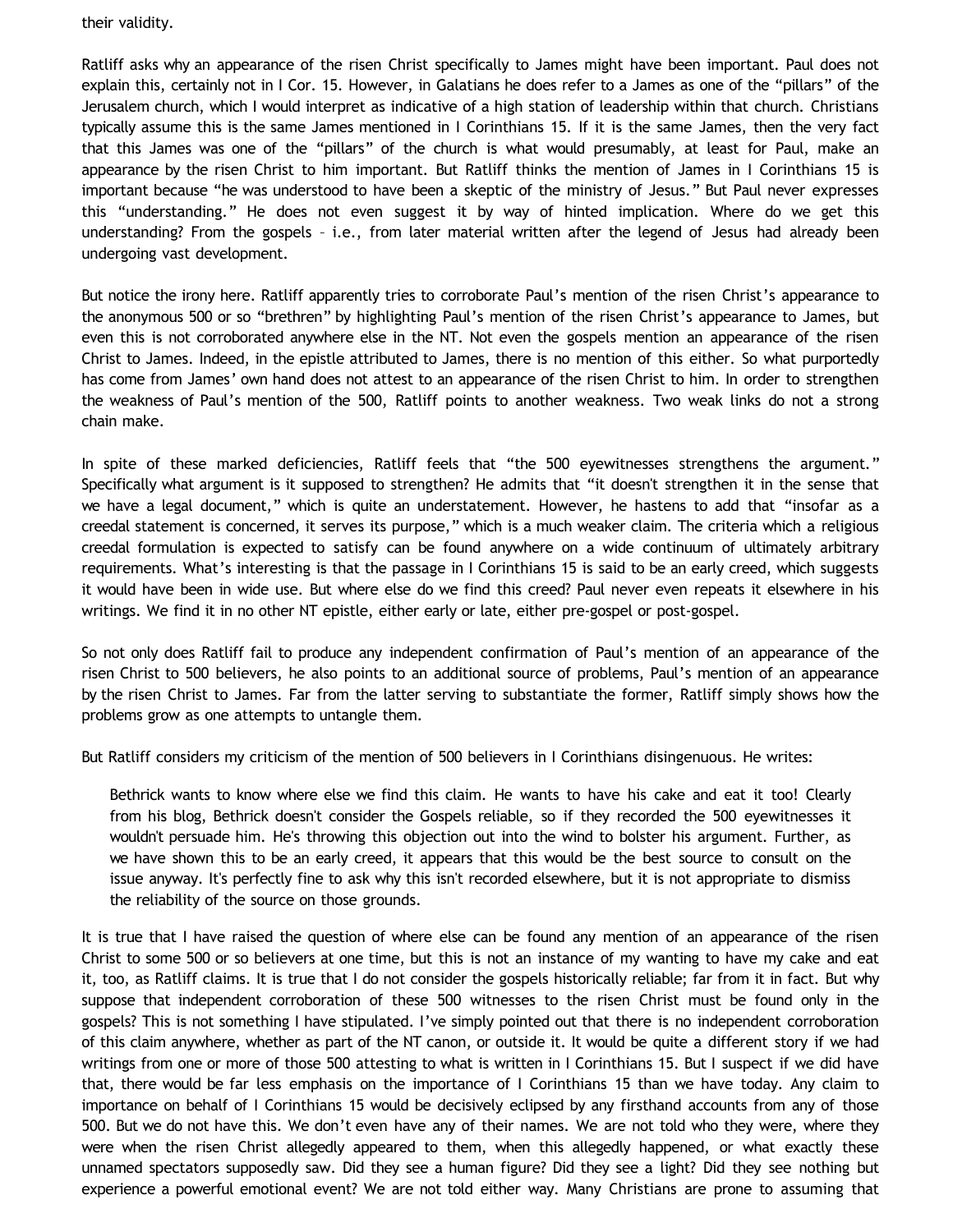they saw a human figure, like the one we read about in the latter chapters of the gospel narratives, such as that which appeared before Thomas the Doubter. But nothing in I Corinthians 15 justifies this assumption. The account of Paul's conversion on the road to Damascus found in Acts does not have a physical body of the risen Christ appearing before Paul; on the contrary, Paul simply sees a light and hears a voice. If we assume this is authentic (which Christians clearly do), isn't it curious how Paul makes no effort to distinguish the nature of the sighting he supposedly experienced from what the other witnesses mentioned in I Corinthians 15 supposedly experienced?

I submit that Ratliff is far too hasty in deciding what would and what would not persuade me. If we had independent accounts which could be reliably attributed to the hand of any of these 500 believers mentioned in I Corinthians 15, I would be happy to take a look at them. So contrary to what Ratliff states, I do not "throw… this objection out into the wind" only "to bolster [my] argument" (as if bolstering one's argument by citing facts were wrong), but to point out how irresponsible it is of apologists to claim that what we read in I Corinthians 15 is well "corroborated." It simply is not. As I stated in the passage which Ratliff himself quoted from my hand, it couldn't be weaker, and nothing Ratliff provides has succeeded to overcome this.

But this will not do for Ratliff. Drawing on the assumption that the passage in question from I Corinthians 15 is in fact an early creed, Ratliff states that "it appears that this would be the best source to consult on the issue anyway. " It's only "the best source to consult on the issue" because it's the only source which mentions, not only the appearance of the risen Christ to 500 unnamed believers, but also to someone named James. That it is allegedly part of a creed does not make this mention valuable. That would suggest that there are other sources which state the same, but since this one is part of a creed it's somehow better. That's not the case though. Had we an independent account of this event from the hand of one of the 500 believers said to have experienced an appearance of the risen Christ, I'm quite confident that it would be of at least the same if not far more apologetic value than the passage in I Corinthians 15. In such a case, the passage in I Corinthians 15 would serve as supplemental corroboration of a far more impressive set of claims.

Ratliff admits that "it's perfectly fine to ask why this isn't recorded elsewhere." Indeed, if it were a fiction, it would be understandable that it is not mentioned by anyone else. "But," Ratliff adds, "it is not appropriate to dismiss the reliability of the source on those grounds." What reliability? If it has no reliability to begin with, one only needs to point this out. In such a case, there would be no reliability to dismiss in the first place. My objections, which have sustained the efforts of Christian apologists to undermine, show that the claims in I Corinthians are simply too frail to hold any reliability to begin with. And Ratliff has provided nothing to substantiate his assumption that it is historically reliable.

### Ratliff continues:

Bethrick points out that the 500 were not named, and this is not surprising when you consider that creeds are not exhaustive histories.

Now look who's trying to have his cake, and to eat it, too! Above Ratliff has Paul referencing the appearance of the risen Christ to James as a historically important account because James was a skeptic of Christianity, even though Paul never states this. Now suddenly we should not expect details from the passage in question because "creeds are not exhaustive histories." But pointing out that "creeds are not exhaustive histories" hardly answers the point. Whether the passage in I Corinthians 15 is a creed or not, the fact is that Paul does not name any of these 500 persons. And not only that, as I mentioned, he does not give any other pertinent details either. He does not say where this alleged sighting took place, when it happened, or what exactly was experienced by these 500 persons. How would any of Paul's immediately intended readers be able to check out these claims?

### Ratliff goes on to say:

The one thing this does show is that if it were important enough to be included in the creed, Paul and the rest of the apostles were willing to defend its claims to those who inquired about it.

If it were important enough to be included in a creedal formulation, which does not convey "exhaustive histories," why is there no other mention of an appearance of the risen Christ to these unnamed 500 believers anywhere else in the NT? This is what makes the claim that the passage in I Corinthians 15 constitutes an early creed so remarkable: it is on the one hand said to be a creed and therefore should not be expected to provide historically documentable detail, but on the other hand it was so important to the early church that it should figure in an early creed. So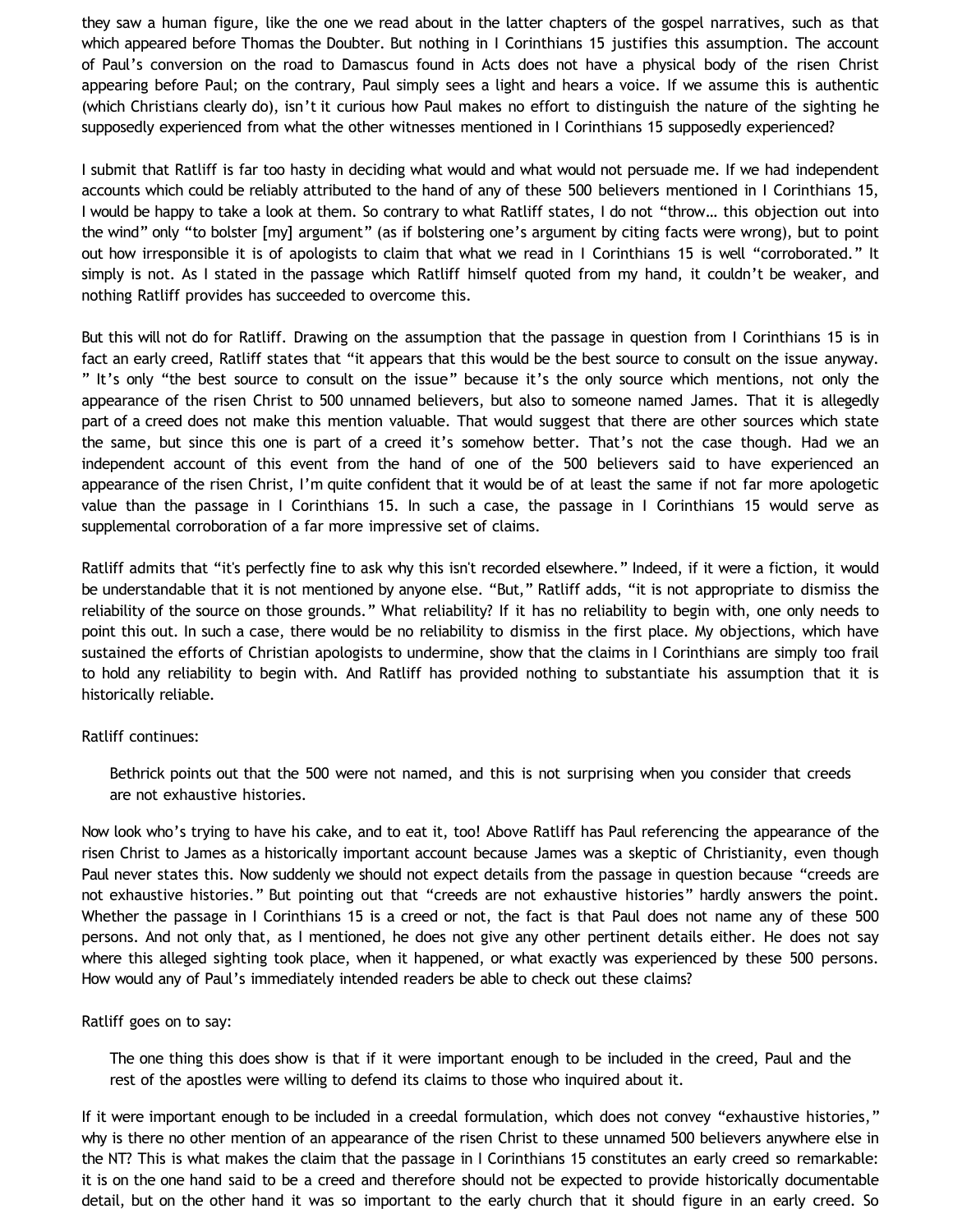again, who is trying to have his cake, and to eat it, too? And why is there no detailed historical account of these alleged appearances of the risen Christ, if these events were so important to early Christians? Why weren't more details preserved in some other text? If it were in fact an invention by Paul or someone else, it would be understandable why there is no other mention of an appearance to "the Twelve," to 500 plus brothers at once, to James.

Ratliff says that the inclusion of this mention in an early creed indicates that "Paul and the rest of the apostles were willing to defend its claims to those who inquired about it." Not only does this seem to stretch things more than a bit (especially by claiming that other apostles, who nowhere mention an appearance to 500 believers at one time, were willing to defend this claim), but it doesn't help us today whatsoever. Such claims are highly speculative, and provide no value in corroborating what is claimed in this "creed." Ratliff himself seems to understand this latter point when he laments,

It's a shame that we can't actually talk to Paul today, but we must remember that the people he wrote and preached to could have.

Paul seems to have preached to a lot of people in a lot of different locations. But we have record of him mentioning an appearance by the risen Christ to 500 believers in only one place, namely in his first letter to the Corinthian church. I see no justification for the assumption that congregants in churches at Ephesus, Colossae, Rome, Lystra, et al., might have inquired about these 500 brothers, for I see no evidence that they were told about them. So we have to focus on the congregants at the Corinthian church. The claim is that these congregants "could have" talked to Paul and inquired about these 500 unnamed believers mentioned to have enjoyed an appearance by the risen Christ. Again, this does not help us, but let's suppose they could have asked Paul about them. Would they have asked him? It's not cut and dry that anyone would have. We must remember that this is a religious community we' re talking about, not a group of critically minded thinkers who demand validation for everything they're told. Religious people by virtue of their religiosity *want* to believe what their religion teaches, so it's quite possible that congregants of Paul's churches would have been reluctant to inquire further on what was mentioned in his letters, or simply saw no reason to do so. Paul's letters were written for the purpose of settling matters in dispute, not for raising new questions to be revisited upon his return to the church. Believers today exhibit the same kind of mindset: don't question what Paul wrote; instead take it for granted that what he wrote was reliable.

Now suppose perchance some of the congregants of the Corinthian church did have an opportunity to ask Paul about things mentioned in his letters to them, and actually took it upon themselves to speak to him. Paul wrote a lot of things in his two letters to this church, and it would be quite coincidental that his mention of 500 brothers would have been one of things they sought to inquire on. But suppose some did. Perhaps Ratliff envisions the conversation to have gone as follows:

**CONGREGANT 1**: Master, tell us about these 500 brothers you mentioned in your first letter to us.

**CONGREGANT 2**: Yes, master. You say that the risen Christ appeared to them. Who were these brothers, and where are they now?

**PAUL**: As I mentioned in my letter, some are now asleep. But some still live.

**CONGREGANT 2**: Do we know any of them?

**PAUL**: No, they weren't from these parts.

**CONGREGANT 1**: Tell us what happened, master. Who were they, and how can we fellowship with these brothers?

**PAUL**: There was Bill of Antioch. He now lives at 165 Al Metholos Road in Damascus. It is a two week journey from here by mule. There was Fred of Tyre. He also lives in Damascus. Bill knows him well, you can ask him how to find Fred. There was Al of Galilee….

Unfortunately for Ratliff and other Christians who so nonchalantly assume that Paul would have been able to provide such details, there is nothing in Paul's letter which suggests that he had any knowledge of such details to begin with. The fact that he mentions it in passing, and never mentions it again elsewhere in his letters, suggests to me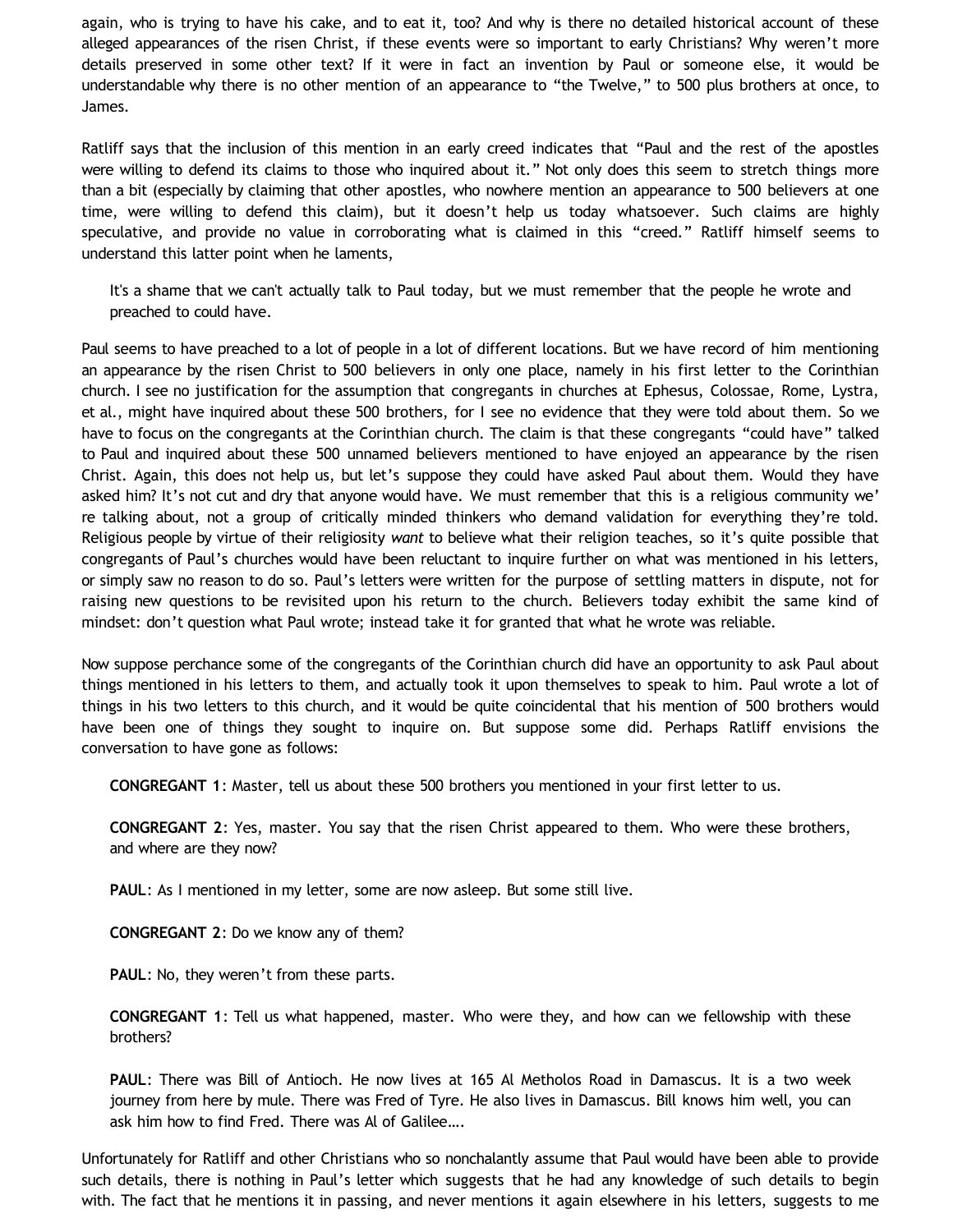that it was not a very important matter to him, and was not worth revisiting again in his letters. Given the nature of what he claims in the passage in question, this is quite noteworthy. I simply find it doubtful that Paul would have suddenly been able to gush all this information about the 500 brothers mentioned in I Corinthians 15 upon request. But this is the impression which apologists defending the alleged reliability of I Corinthians 15 give.

I suspect the following dialogue may be more accurately representative of what Paul's congregants could expect if they inquired on the 500 believers:

**CONGREGANT 1**: Master, tell us about these 500 brothers you mentioned in your first letter to us.

**CONGREGANT 2**: Yes, master. You say that the risen Christ appeared to them. Who were these brothers, and where are they now?

**PAUL**: As I mentioned in my letter, some are asleep now. Did you not read?

**CONGREGANT 2**: What about those who still live? Do we know any of them?

**PAUL**: No, they weren't from these parts.

**CONGREGANT 1**: Tell us what happened, master. Who were they, and how can we fellowship with these brothers?

**PAUL**: Look, you know all that you need to know about the gospel. I have already told you. Jesus came to save you from your sins. You do believe, don't you? For if you do not confess with your mouth and believe in your heart that he was resurrected, you cannot be saved. If you don't believe, what good will details about the 500 witnesses to the resurrected Jesus do you? If I were you, I would see to it that I believe even if I hadn't heard about any such witnesses. The witnesses cannot save you, only Jesus can. So I suggest you get your priorities straight and get with the program. The Lord is not pleased by doubting, and has a place in hell for those who do not believe.

Of course, they could inquire, were they familiar with the stories found in the gospels, why the "creed" Paul includes in his letter to them conflicts so much with what the gospels say about Jesus' post-resurrection appearances. As we saw above, Paul's "creed" has the risen Christ appear to "the Twelve," but anyone familiar with the story as contained in the gospel narratives would know that this would be impossible, since Judas had defected and was not yet replaced. The gospels also have a group of women be the first to see the risen Christ, but Paul's "creed" nowhere mentions them. Apologists often address this by saying that, in the culture of the day, women bore no weight as witnesses to something. This would have been a splendid time to challenge this irrational, sexist viewpoint. On the contrary, apologists would have us believe that the "creed" is conforming itself to a primitive view of women, but for no good reason. Besides, if the "creed" is supposed to be registering facts, and the gospel picture is factual, then the exclusion of the women makes the "creed" highly suspect. The gospels also record no appearance by the risen Christ to James, so I would think Paul's addressees might question this as well. And if they were familiar with the stories of Paul's conversion in the book of Acts, where Paul is portrayed as having a visionary experience of Christ rather than a sighting of a physical body, his readers might ask about this as well. They might wonder why the gospel stories have a physical body appearing to the women at the tomb and the eleven remaining apostles, while the appearance of the risen Christ to Paul is so markedly different. They might ask why Paul fails to explain this in his letter.

In sum, examining the "creed" in I Corinthians 15 against what is found in the gospel narratives opens up a huge can of worms, which is why I suspect the latter version of Paul's dialogue with his inquiring readers might be more representative of what they could expect if they were to grill him on his claims.

#### Ratliff states:

This should help one to better understand the oversimplification of calling the eyewitnesses hearsay as is seen in Bethrick's quote above. The disciples that Paul received this creed from were convinced they had evidence to back it up.

Even if it were the case that "Paul received this creed" from some of those mentioned in it, and those persons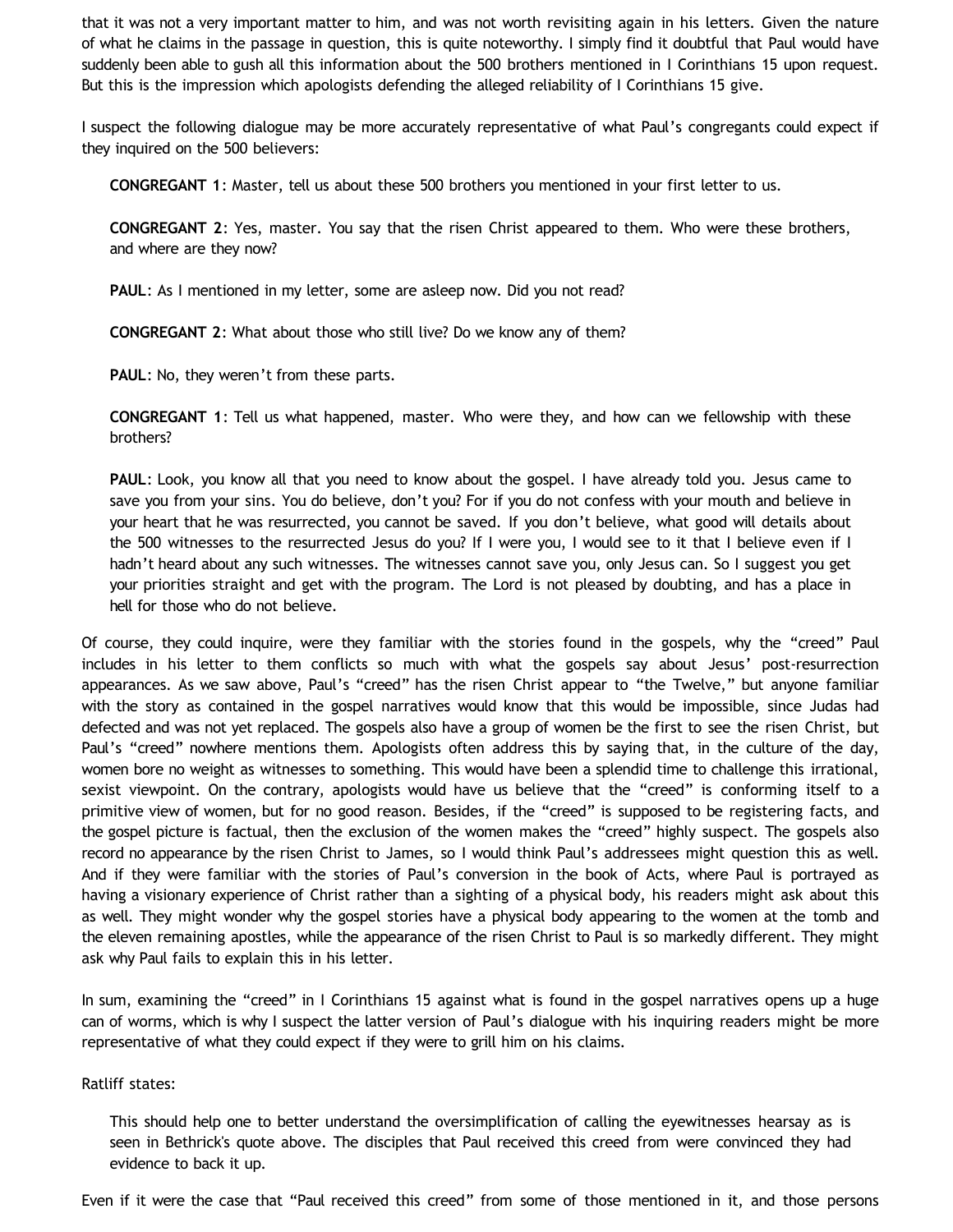were in fact "convinced [that] they had evidence to back it up," this would not mean that the "creed" is not hearsay. In law, [hearsay](http://dictionary.reference.com/browse/hearsay) is "Evidence based on the reports of others rather than the personal knowledge of a witness and therefore generally not admissible as testimony." All the elements in Paul's "creed" (with the sole exception of his own appearance claim tacked onto the end of the list of appearances) are at best secondhand information for Paul. In the case of the appearances of the risen Christ to Peter, James, "the twelve," and the 500 plus brothers, Paul is not relating information about something he himself experienced or witnessed, but something reported to him, especially if – as Ratliff would have it – he learned of these appearance stories from human sources. These stories are "reports of others rather than the personal knowledge of a witness" which Paul is subsequently including in his letter. And given the utter lack of detail in this so-called "creed," even if one wants to deny the label of 'hearsay' to what it claims, what of substance does it really tell us? It is vague, unspecific, and in fact is either uncorroborated (such as in the case of James and the 500 brothers) or in conflict with other New Testament documents (such as in the case of "the twelve" and its failure to include the women mentioned in the gospel narratives).

### Ratliff concludes:

Thus, the grounds upon which Bethrick has touted the legend theory are quite shaky. My argumentation above should show that not only was the creed early, but it also contained the testimony of men who were Christ's contemporaries taking away the possibility of a crucifixion that took place anywhere at anytime in the universe.

Ratliff has not come close to establishing his claim that the grounds upon which I have defended the legend theory are "quite shaky." He has attempted to interact with only a small portion of my larger case, which is not confined to the single blog he chose to critique. I have published numerous other blogs which contribute to my defense of the legend theory. At the time of Ratliff's writing, there were a total of 14 posts with the label [Christian Legends](http://bahnsenburner.blogspot.com/search/label/Christian%20Legends) on my blog, each one of them containing references to printed sources which also take up the matter. So the assessment that my defense of the legend theory is "quite shaky" on the basis of looking at only one of my many posts on the matter, is itself quite shaky.

And even in the case of the current topic, Ratliff's points fall well below the mark. With respect to showing that the so-called "creed" embedded in I Corinthians 15:3-8, Ratliff has not even established that this passage is in fact a pre-Pauline creed. His case for this seems to rely on the point raised by David Parker in my own discussions with him, namely that symmetrical language introducing its points suggests a formalized statement, that "the language here is the exact same as the Pharisees used when passing on their traditions to one another." This of course does not establish that someone other than Paul composed the passage in question as a creedal formulation. Paul himself was a Pharisee prior to his conversion to Christianity, so if the passage in question does in fact conform to Pharisaic conventions, I see no reason why Paul himself could not have been its originator. Paul does say he " received" what he is passing along, but he nowhere indicates that he received it from a *human* source, let alone identify any human individual(s) as the source from which he received it. Elsewhere in his letters, as I have pointed out, Paul is explicit that he did not receive his gospel from other human beings, but directly from the risen Christ.

Anyway, I think I've made my point.

by Dawson Bethrick

Labels: [Christian Legends](http://bahnsenburner.blogspot.com/search/label/Christian%20Legends)

*posted by Bahnsen Burner at [6:00 AM](http://bahnsenburner.blogspot.com/2009/03/response-to-josh-ratliff-on-creed-in-i.html)*

### **2 Comments:**

#### [Suzanne](http://www.blogger.com/profile/00019402152935518795) said...

I've always wondered if Paul didn't make up a mystery religion whereby he dramatized the Crucifixion, much like the Eleusinian Mysteries dramatized the myth of Demeter. After all, in Galatians 3:1 he says "You foolish Galatians! Who has bewitched you? Before your very eyes Jesus Christ was clearly portrayed as crucified." If he was dramatizing as part of his religious ceremonies, could not that have accounted for the "500"?